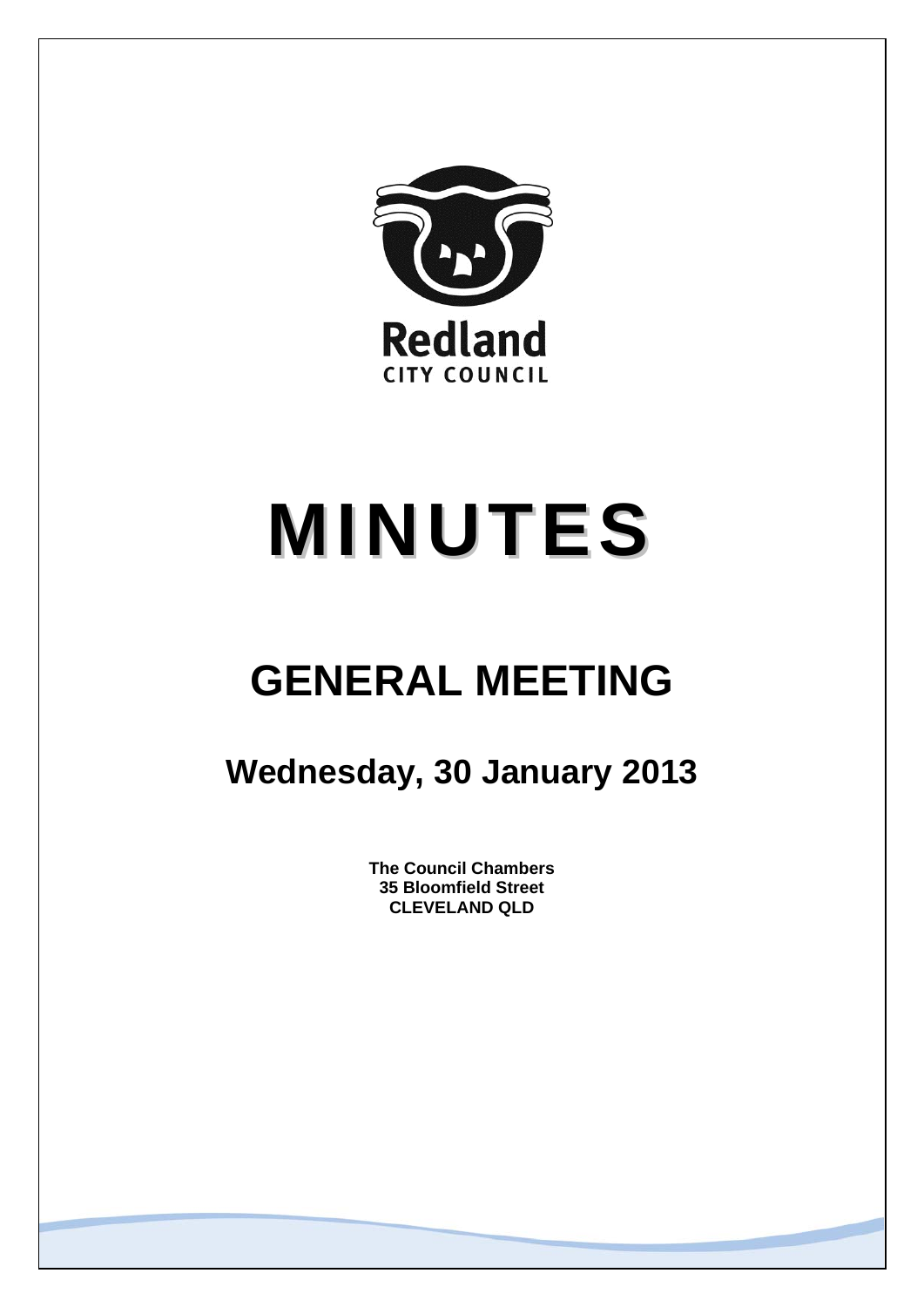# **Table of Contents**

| <b>Item</b> |                                                                                                               | <b>Subject</b>                                                                                                   | Page No |
|-------------|---------------------------------------------------------------------------------------------------------------|------------------------------------------------------------------------------------------------------------------|---------|
| 1           |                                                                                                               |                                                                                                                  |         |
| $\mathbf 2$ |                                                                                                               |                                                                                                                  |         |
| 3           |                                                                                                               |                                                                                                                  |         |
| 4           |                                                                                                               | RECORD OF ATTENDANCE AND LEAVE OF ABSENCE 1                                                                      |         |
| 5           |                                                                                                               |                                                                                                                  |         |
|             | 5.1                                                                                                           | CITY SERVICES COMMITTEE MINUTES 4 DECEMBER 2012                                                                  |         |
|             | 5.2                                                                                                           | <b>ENVIRONMENT &amp; PLANNING COMMITTEE MINUTES</b>                                                              |         |
|             | 5.3                                                                                                           | <b>CORPORATE SERVICES &amp; GOVERNANCE COMMITTEE MINUTES</b>                                                     |         |
|             | 5.4                                                                                                           | <b>REDLAND WATER &amp; REDWASTE COMMITTEE MINUTES</b>                                                            |         |
|             | 5.5                                                                                                           | DEVELOPMENT ASSESSMENT & COMMUNITY STANDARDS                                                                     |         |
|             | 5.6                                                                                                           |                                                                                                                  |         |
| 6           |                                                                                                               | <b>MATTERS OUTSTANDING FROM PREVIOUS COUNCIL MEETING</b>                                                         |         |
| 7           |                                                                                                               |                                                                                                                  |         |
| 8           |                                                                                                               |                                                                                                                  |         |
|             | 8.1                                                                                                           | PETITION (DIVISION 8) SUBMISSION FROM RESIDENTS AGAINST<br>MCU012993 - MULTIPLE DWELLINGS (X75) AT OLD CLEVELAND |         |
| 9           |                                                                                                               |                                                                                                                  |         |
| 10          | <b>DECLARATION OF MATERIAL PERSONAL INTEREST OR</b><br><b>CONFLICT OF INTEREST ON ANY ITEMS OF BUSINESS 5</b> |                                                                                                                  |         |
| 11          |                                                                                                               |                                                                                                                  |         |
| 12          |                                                                                                               |                                                                                                                  |         |
|             | 12.1                                                                                                          |                                                                                                                  |         |
|             |                                                                                                               | 12.1.1 DECEMBER 2012 MONTHLY FINANCIAL REPORTS7                                                                  |         |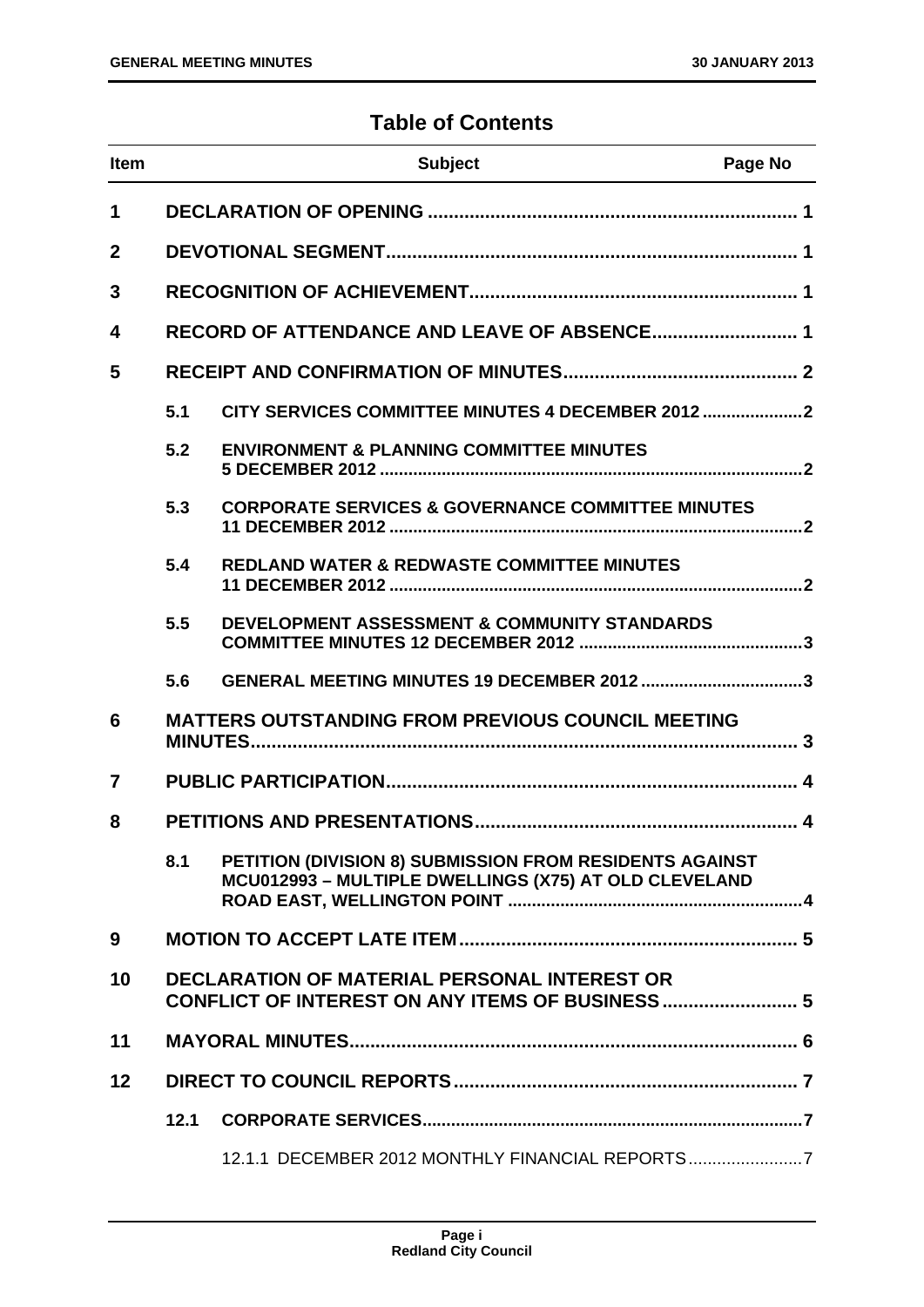| 14 |      |                                                                                                       |  |
|----|------|-------------------------------------------------------------------------------------------------------|--|
|    |      | 13.2.2 REQUEST FOR COUNCIL TO AWARD A CONTRACT FOR<br>MAINTENANCE TO MAINLAND FUEL REDUCTION ZONES 24 |  |
|    |      | 13.2.1 REQUEST FOR COUNCIL TO AWARD A CONTRACT FOR                                                    |  |
|    |      |                                                                                                       |  |
|    |      | 13.1.1 SPONSORSHIP APPLICATION - 2013 STRADDIE SALUTE                                                 |  |
|    | 13.1 |                                                                                                       |  |
| 13 |      |                                                                                                       |  |
|    |      |                                                                                                       |  |
|    |      |                                                                                                       |  |
|    |      |                                                                                                       |  |
|    |      | 12.1.2 QUARTERLY PROJECTS REPORT DECEMBER 2012 10                                                     |  |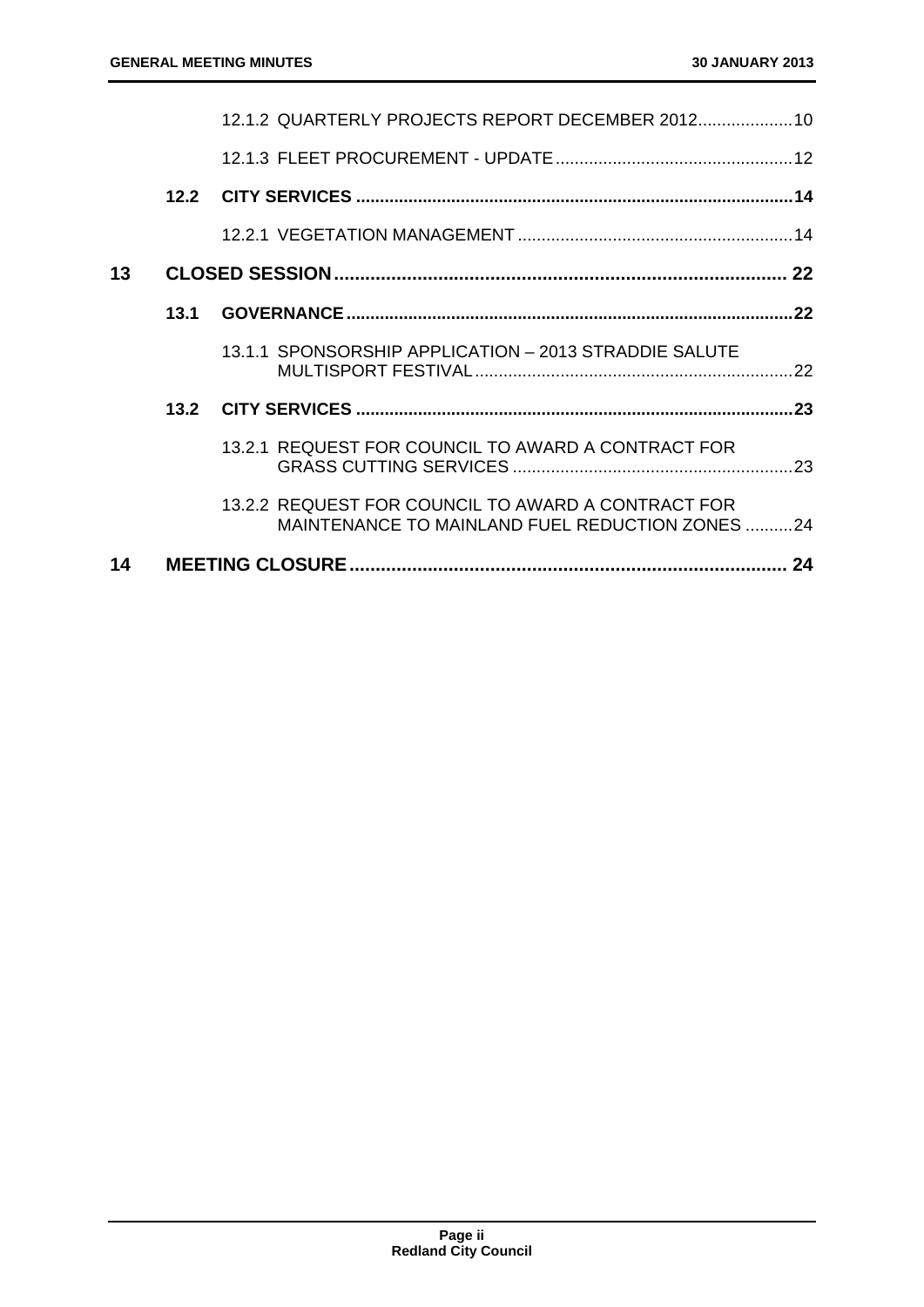# **1 DECLARATION OF OPENING**

The Mayor declared the meeting open at 10.30am and acknowledged the Quandamooka people, who are the traditional custodians of the land on which Council meets.

The Mayor also paid Council's respect to their elders, past and present, and extended that respect to other indigenous Australians who are present.

# **2 DEVOTIONAL SEGMENT**

Ken Mihill, Chair of the Ministers' Fellowship, led Council in a brief devotional segment.

# **3 RECOGNITION OF ACHIEVEMENT**

Mayor Karen Williams acknowledged that Redland City Council crews and emergency workers were working tirelessly to respond to damage reports from the severe weather that has affected the City.

Council had received approximately 300 call outs over the weekend with requests still coming in and Mayor Karen Williams said crews were prioritising works based on urgency and immediate danger to people and property.

# **4 RECORD OF ATTENDANCE AND LEAVE OF ABSENCE**

# **MEMBERS PRESENT:**

| Cr K Williams       | Mayor                                      |
|---------------------|--------------------------------------------|
| Cr A Beard          | Deputy Mayor & Councillor Division 8       |
| Cr W Boglary        | <b>Councillor Division 1</b>               |
| Cr C Ogilvie        | Councillor Division 2 - entered at 10.31am |
| Cr K Hardman        | <b>Councillor Division 3</b>               |
| <b>Cr L Hewlett</b> | <b>Councillor Division 4</b>               |
| Cr M Edwards        | <b>Councillor Division 5</b>               |
| Cr J Talty          | <b>Councillor Division 6</b>               |
| Cr M Elliott        | <b>Councillor Division 7</b>               |
| Cr P Gleeson        | <b>Councillor Division 9</b>               |
| Cr P Bishop         | <b>Councillor Division 10</b>              |
|                     |                                            |

# **EXECUTIVE LEADERSHIP GROUP:**

| Mr B Lyon       | <b>Chief Executive Officer</b>                     |
|-----------------|----------------------------------------------------|
| Mr N Clarke     | <b>General Manager Governance</b>                  |
| Mrs T Averay    | General Manager Environment Planning & Development |
| Mr G Holdway    | <b>Acting General Manager Corporate Services</b>   |
| Mrs L Rusan     | <b>General Manager City Services</b>               |
| Mr G Soutar     | General Manager Redland Water and RedWaste         |
| <b>MINUTES:</b> |                                                    |

| Mrs J Parfitt | Team Leader Corporate Meetings & Registers |  |
|---------------|--------------------------------------------|--|
|---------------|--------------------------------------------|--|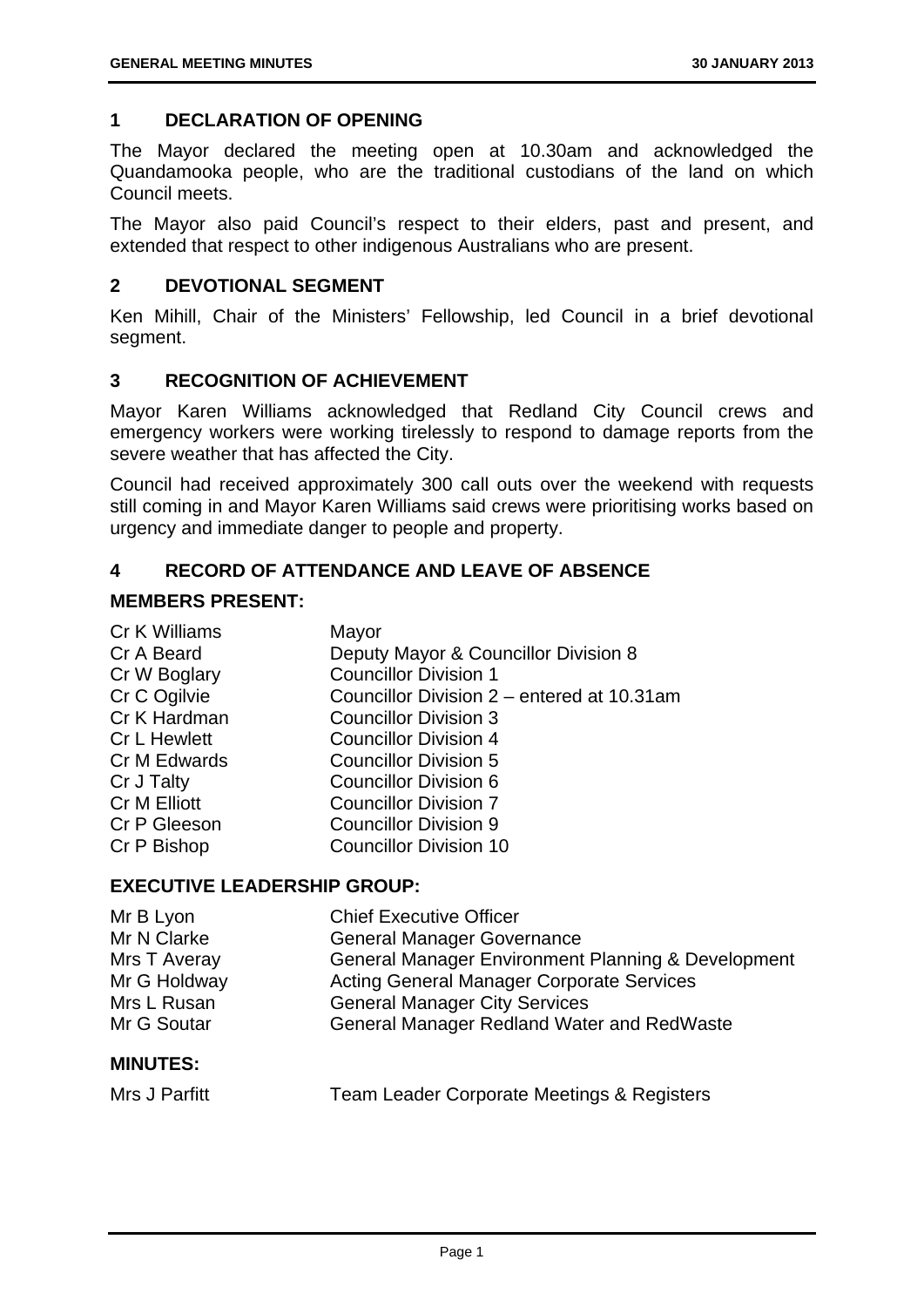# **5 RECEIPT AND CONFIRMATION OF MINUTES**

#### **5.1 CITY SERVICES COMMITTEE MINUTES 4 DECEMBER 2012**

Moved by: Cr P Bishop Seconded by: Cr M Edwards

That the minutes of the City Services Committee Minutes held on 4 December 2012 be confirmed.

City Services Committee Minutes 4 December 2012

CARRIED

# **5.2 ENVIRONMENT & PLANNING COMMITTEE MINUTES 5 DECEMBER 2012**

Moved by: Cr A Beard Seconded by: Cr J Talty

That the minutes of the Environment & Planning Committee Minutes held on 5 December 2012 be confirmed.

Environment & Planning Committee Minutes 5 December 2012

#### CARRIED

# **5.3 CORPORATE SERVICES & GOVERNANCE COMMITTEE MINUTES 11 DECEMBER 2012**

Moved by: Cr M Edwards Seconded by: Cr W Boglary

That the minutes of the Corporate Services & Governance Committee Minutes held on 11 December 2012 be confirmed.

Corporate Services & Governance Committee Minutes 11 December 2012

# CARRIED

# **5.4 REDLAND WATER & REDWASTE COMMITTEE MINUTES 11 DECEMBER 2012**

Moved by: Cr P Gleeson Seconded by: Cr C Ogilvie

That the minutes of the Redland Water & RedWaste Committee Minutes held on 11 December 2012 be confirmed.

Redland Water & RedWaste Committee Minutes 11 December 2012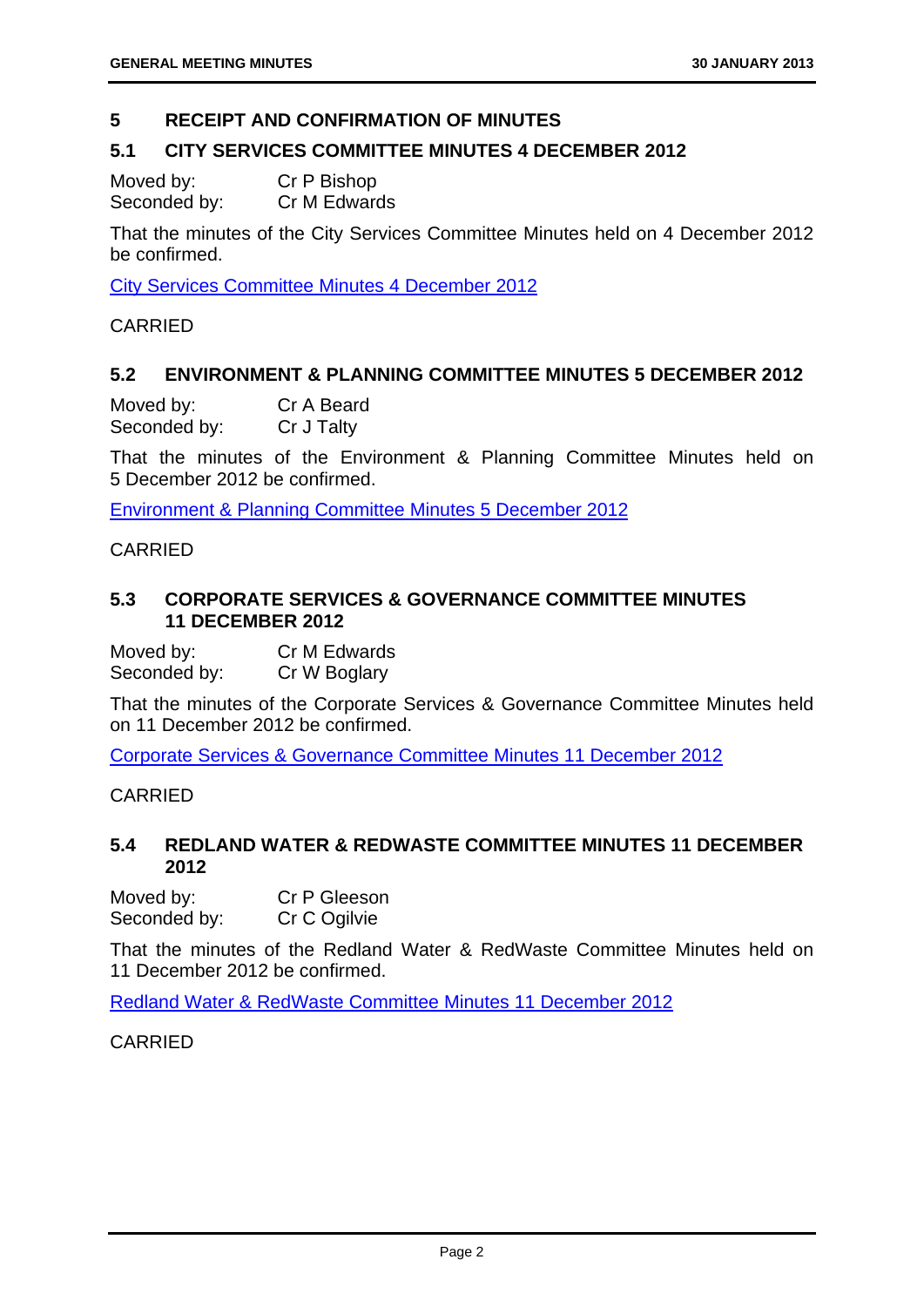# **5.5 DEVELOPMENT ASSESSMENT & COMMUNITY STANDARDS COMMITTEE MINUTES 12 DECEMBER 2012**

| Moved by:    | Cr M Elliott |
|--------------|--------------|
| Seconded by: | Cr W Boglary |

That the minutes of the Development Assessment & Community Standards Committee Minutes held on 12 December 2012 be confirmed.

Development Assessment & Community Standards Committee Minutes 12 December 2012

# CARRIED

# **5.6 GENERAL MEETING MINUTES 19 DECEMBER 2012**

Moved by: Cr P Bishop Seconded by: Cr M Edwards

That the minutes of the General Meeting of Council held on 19 December 2012 be confirmed.

General Meeting Minutes 19 December 2012

# CARRIED

# **6 MATTERS OUTSTANDING FROM PREVIOUS COUNCIL MEETING MINUTES**

The Chief Executive Officer presented the following items for noting:

# **6.1. APPEAL TO RAISE FUNDS TO PURCHASE A PIANO FOR RPAC**

At the General Meeting on 14 December 2011 Council resolved that a report be prepared and presented to Council on how to establish such an appeal.

A report addressing this matter will be presented to a Coordination Committee meeting.

Cr Beard advised the meeting that he had been informed by the conductor of the Cleveland symphonium, who have taken up residence at RPAC, that they had made an application for a grant to purchase a piano. The Cleveland symphonium believe that the grant application will be successful and that they will be providing a grand piano to RPAC, which they will own and rent to potential users in the future.

# **6.2. PETITION (DIVISION 5) REQUEST FOR REMOVAL OF TREES IN HASLINGDEN DRIVE, REDLAND BAY**

At the General Meeting on 31 October 2012 Council resolved that the petition, which reads as follows,

- 1. Be received and referred to a Committee or officer for consideration and a report to the local government; and
- 2. That the Principal Petitioner be advised in writing.

*"Petition from residents regarding trees planted on foreshore in Haslingden Drive, Redland Bay."*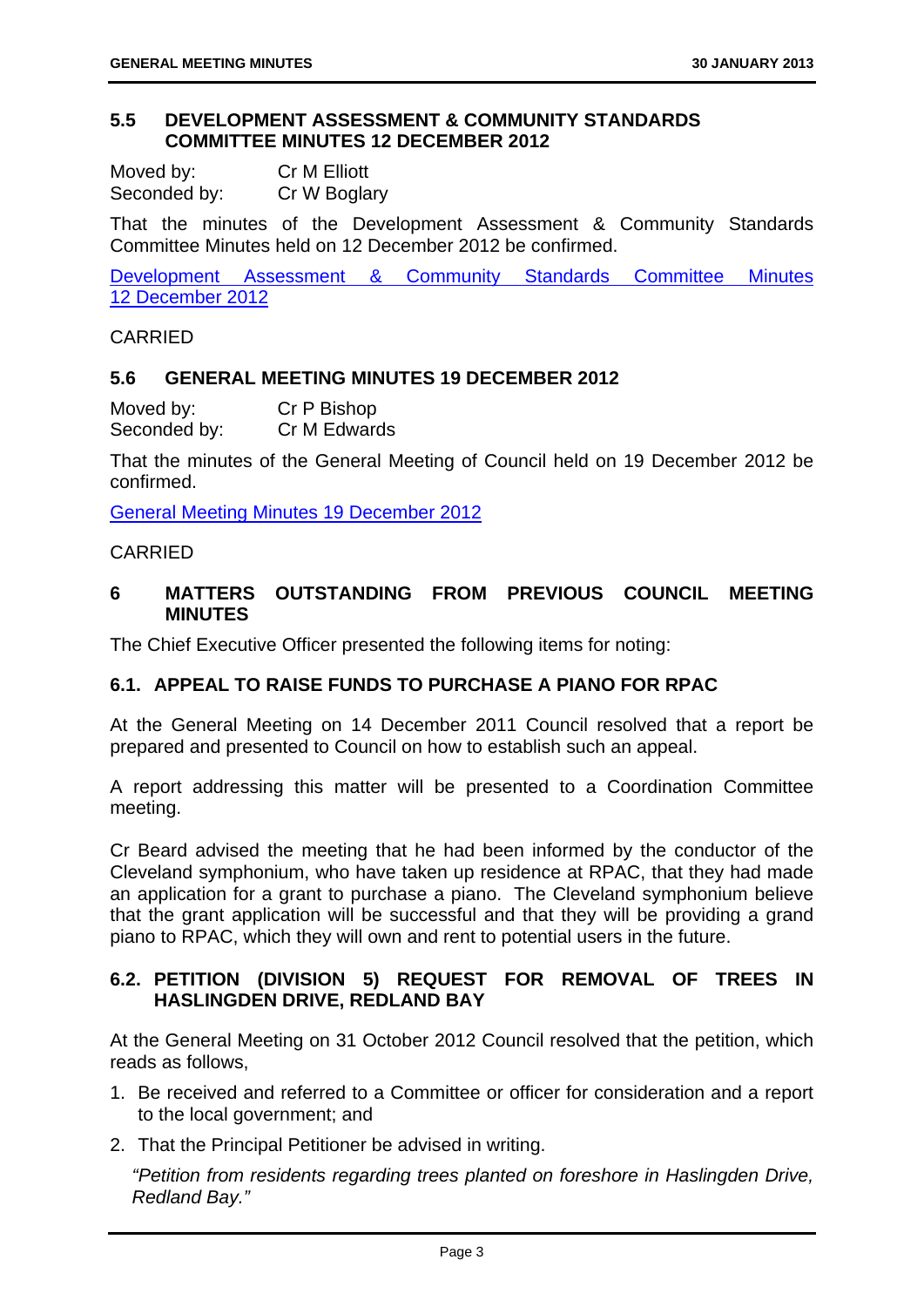A report addressing this matter will be presented to a Coordination Committee meeting.

The Chief Executive Officer advised that discussions had taken place with the principal petitioner and it was agreed that further funds would be sought at the  $2<sup>nd</sup>$ Quarter Budget Review to undertake some vegetation clearing and for future vegetation management.

# **7 PUBLIC PARTICIPATION**

# **MOTION TO ADJOURN MEETING**

Moved by: Cr M Elliott Seconded by: Cr J Talty

That Council adjourn the meeting for a 15 minute public participation segment.

# CARRIED

- 1. Ms K Crees of Victoria Point, addressed Council in relation to vegetation management on her property and fire hazards.
- 2. Ms K Murphy of Thornlands, addressed Council in relation to vegetation management and fire hazards.
- 3. Ms E Ulrick of Lamb Island, addressed Council in relation to the recent storm emergency and the loss of power on Lamb Island and the difficulties experienced by residents.
- 4. Ms G James of Macleay Island, addressed Council in relation to the recent storm emergency and problems experienced by Macleay Island residents.

# **MOTION TO RESUME MEETING**

| Moved by:    | Cr M Edwards |
|--------------|--------------|
| Seconded by: | Cr W Boglary |

That the meeting proceedings resume.

CARRIED

# **8 PETITIONS AND PRESENTATIONS**

**8.1 PETITION (DIVISION 8) SUBMISSION FROM RESIDENTS AGAINST MCU012993 – MULTIPLE DWELLINGS (X75) AT OLD CLEVELAND ROAD EAST, WELLINGTON POINT** 

**COUNCIL RESOLUTION** 

| Moved by:    | <b>Cr A Beard</b>   |
|--------------|---------------------|
| Seconded by: | <b>Cr M Edwards</b> |

**That the petition, regarding MCU012993 (Multiple Dwellings x75 at Old Cleveland Road East, Wellington Point) be acknowledged and referred to Sustainable Assessment for review under the application process, noting that this is a code assessable application and there are no appeal rights. Cr Beard stated he hoped that resident's concerns would be taken into consideration.**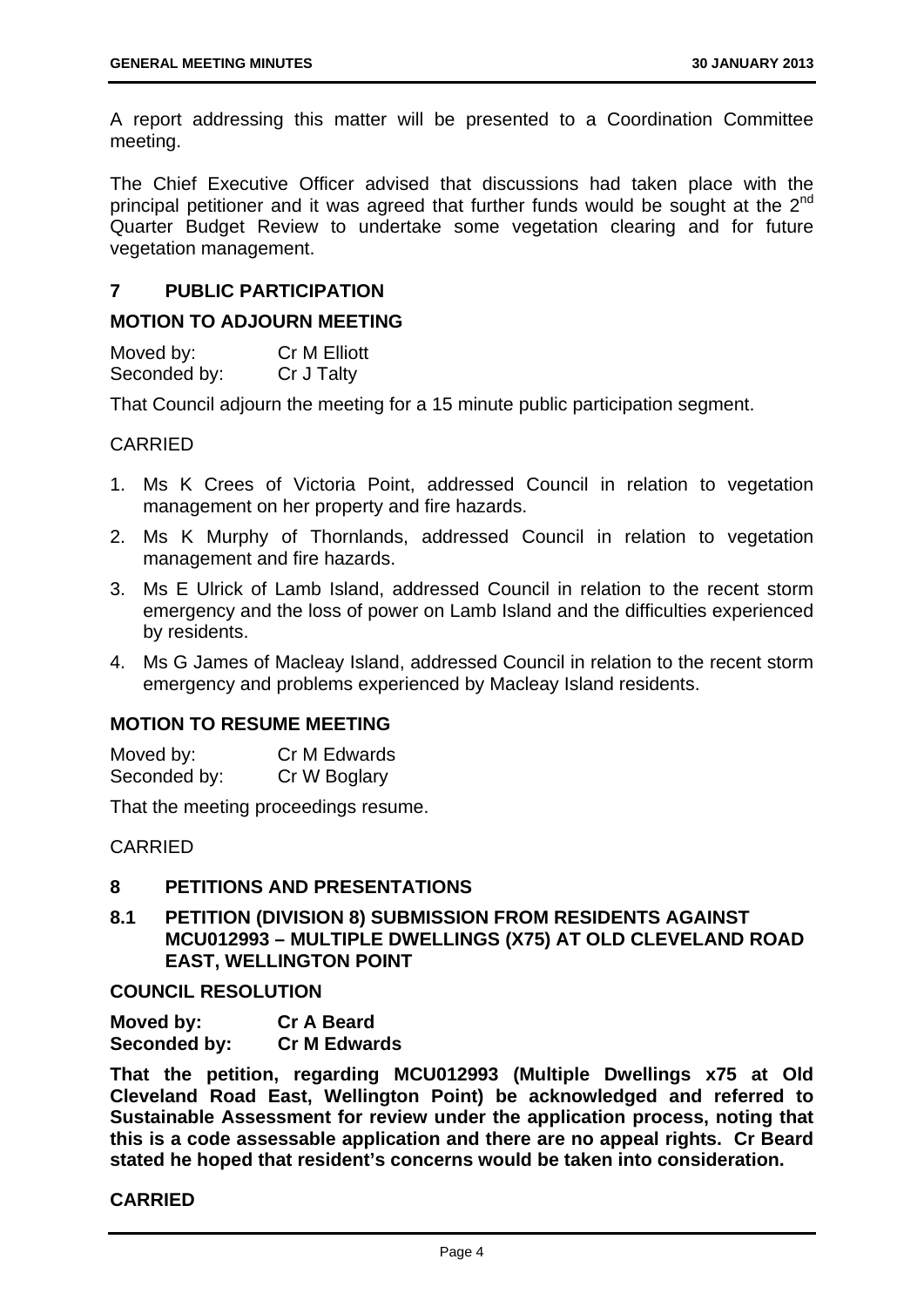# **9 MOTION TO ACCEPT LATE ITEM**

Moved by: Cr P Bishop Seconded by: Cr J Talty

That a late item – *Fleet Procurement Update* – be received and discussed as Item 12.1.3.

CARRIED

# **10 DECLARATION OF MATERIAL PERSONAL INTEREST OR CONFLICT OF INTEREST ON ANY ITEMS OF BUSINESS**

Nil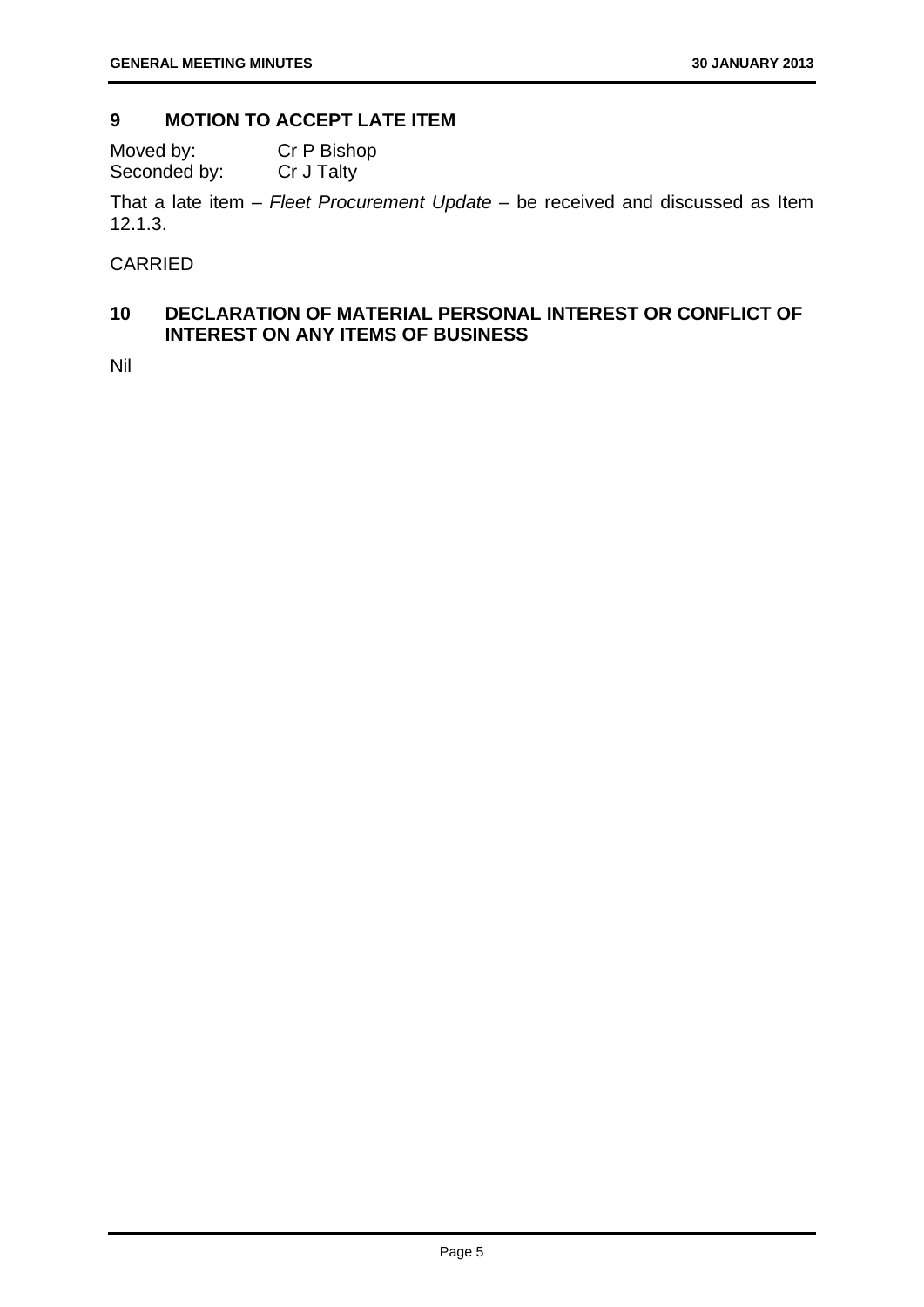# **11 MAYORAL MINUTES**

Nil.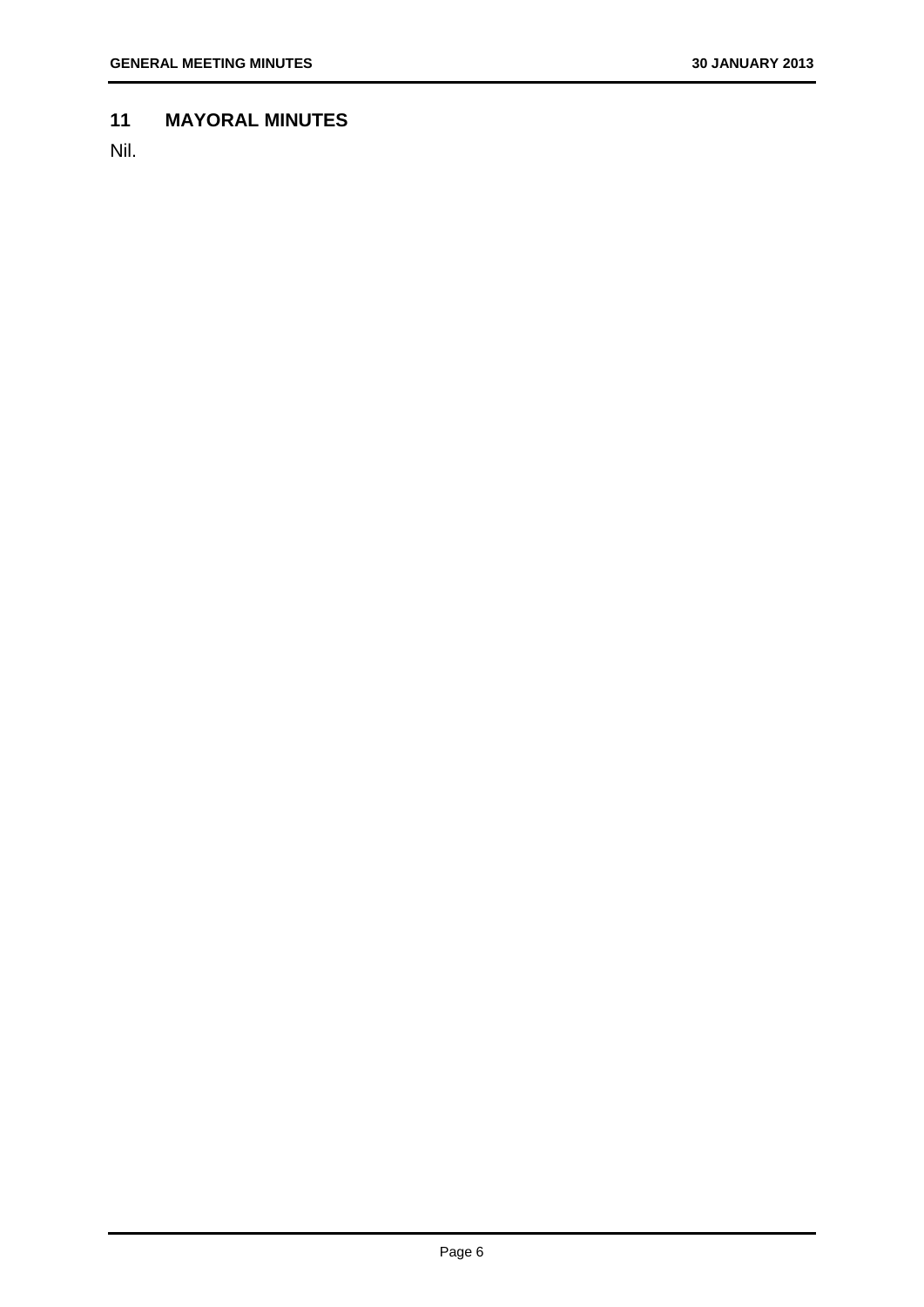| 12 <sup>1</sup>                | <b>DIRECT TO COUNCIL REPORTS</b>                                       |  |  |
|--------------------------------|------------------------------------------------------------------------|--|--|
| <b>12.1 CORPORATE SERVICES</b> |                                                                        |  |  |
|                                | <b>12.1.1 DECEMBER 2012 MONTHLY FINANCIAL REPORTS</b>                  |  |  |
| Dataworks Filename:            | <b>FM Monthly Financial Reports to Committee</b>                       |  |  |
| <b>Attachment:</b>             | <b>RCC Monthly Financial Report December 2012</b>                      |  |  |
| <b>Responsible Officer:</b>    | <b>Amanda Daly</b><br><b>Acting General Manager Corporate Services</b> |  |  |
| Author:                        | Sandra Bridgeman<br><b>Financial Reporting Manager</b>                 |  |  |

# **EXECUTIVE SUMMARY**

Section 204(2) of the *Local Government Regulation 2012* requires the Chief Executive Officer to present the financial report to a monthly meeting and accordingly the December 2012 financial reports are now presented to Council for noting.

The December 2012 financial performance report provides indication of financial outcomes at the end of December 2012. Trends will have been noted by the Executive Leadership Group and relevant officers who can provide further clarification and advice around actual to budget variances.

The revised budget presented in the attached report reflects the first quarter budget review adopted by Council in October 2012. The second quarter budget review is expected to further address any material variances between budget and actuals following the results from the first six months of the financial year. The results from the second quarterly budget review are expected to be reflected in the February 2013 financial reports once adopted by Council.

The following adopted 2012-2013 Key Financial Stability and Sustainability Ratios were either achieved or favourably exceeded by Council as at the end of December 2012:

- **Level of dependence on general rate revenue;**
- Ability to pay our bills current ratio;
- Ability to repay our debt debt servicing ratio;
- Cash balance:
- Cash balances cash capacity in months;
- Longer term financial stability debt to assets ratio;
- Operating surplus ratio;
- Net financial liabilities;
- Interest cover ratio; and
- Asset Consumption ratio.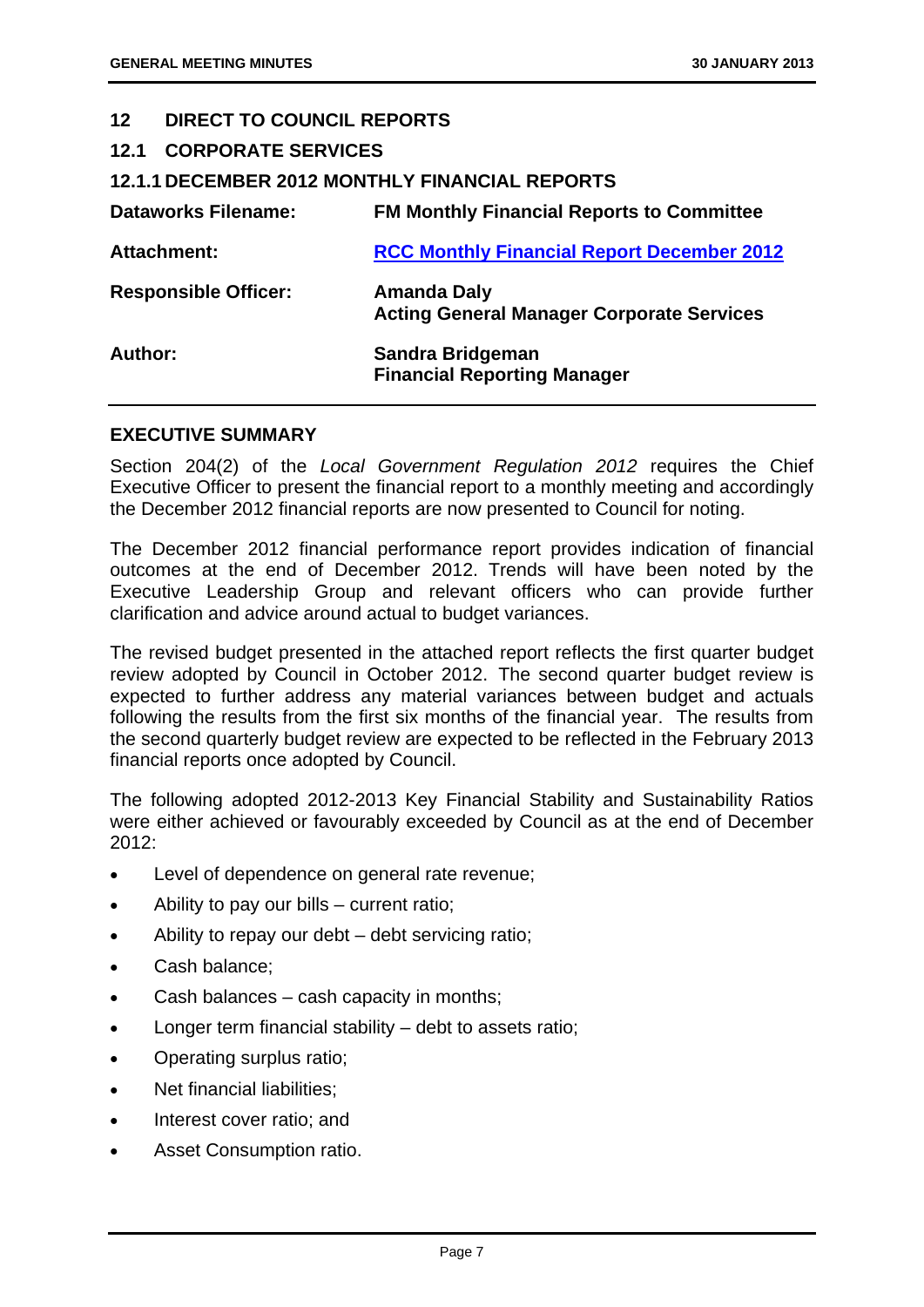However, the following indicator was unfavourable and therefore outside of Council's target range:

Operating performance.

# **PURPOSE**

The purpose is to present the December 2012 financial report to Council and explain the content and analysis of the report. Section 204(2) of the *Local Government Regulation 2012* requires the Chief Executive Officer of a local government to present statements of its accounts to the local government. The financials also provide Council with regular analysis of performance against budget; variances can then be identified on a monthly basis and subsequently addressed if required via budget submissions through the quarterly budget review process.

# **BACKGROUND**

The Corporate Plan contains a strategic priority to support the organisation's capacity to deliver services to the community by building a skilled, motivated and continually learning workforce, ensuring assets and finances are well managed, corporate knowledge is captured and used to best advantage, and that services are marketed and communicated effectively.

# **ISSUES**

Please refer to the attached Monthly Financial Performance Report.

# **RELATIONSHIP TO CORPORATE PLAN**

# **8. Inclusive and ethical governance**

Deep engagement, quality leadership at all levels, transparent and accountable democratic processes and a spirit of partnership between the community and Council will enrich residents' participation in local decision making to achieve the community's Redlands 2030 vision and goals

- 8.7 Ensure Council resource allocation is sustainable and delivers on Council and community priorities
- 8.8 Provide clear information to citizens about how rates, fees and charges are set and how Council intends to finance the delivery of the Community Plan and Corporate Plan

# **FINANCIAL IMPLICATIONS**

There are no financial implications impacting Council as a result of this report.

# **PLANNING SCHEME IMPLICATIONS**

It is considered that the outcome of recommendations in this report will not require any amendments to the Redlands Planning Scheme.

# **CONSULTATION**

Consultation has taken place amongst Council departmental officers, Financial Services Group officers and the Executive Leadership Group.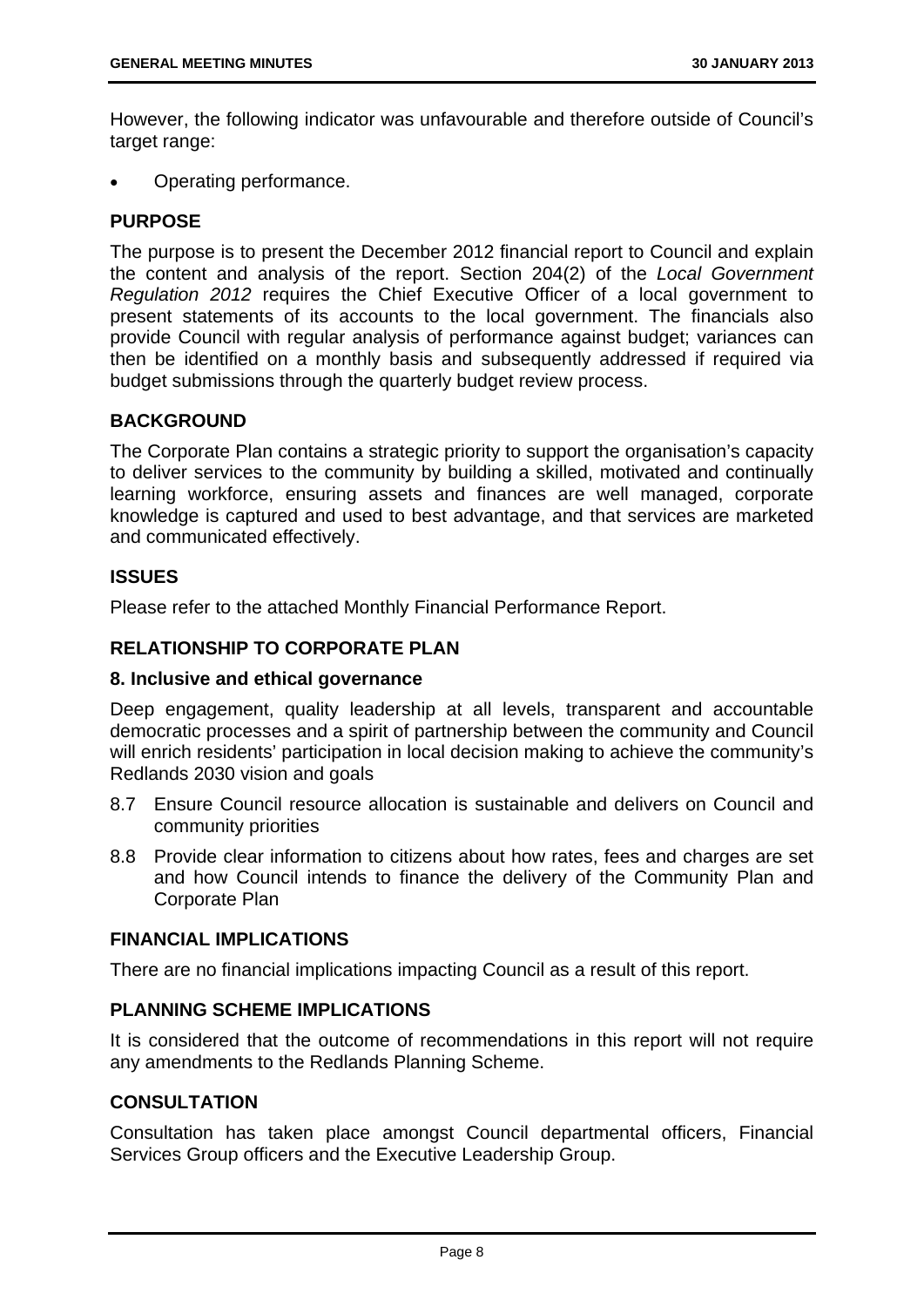# **OPTIONS**

# **PREFERRED**

That Council resolve to note the End of Month Financial Reports for December 2012 and explanations as presented in the attached Monthly Financial Performance Report.

# **ALTERNATIVE**

That Council requests additional information.

# **OFFICER'S RECOMMENDATION/ COUNCIL RESOLUTION**

**Moved by: Cr P Bishop Seconded by: Cr P Gleeson** 

**That Council resolve to note the End of Month Financial Reports for December 2012 and explanations as presented in the attached Monthly Financial Performance Report.**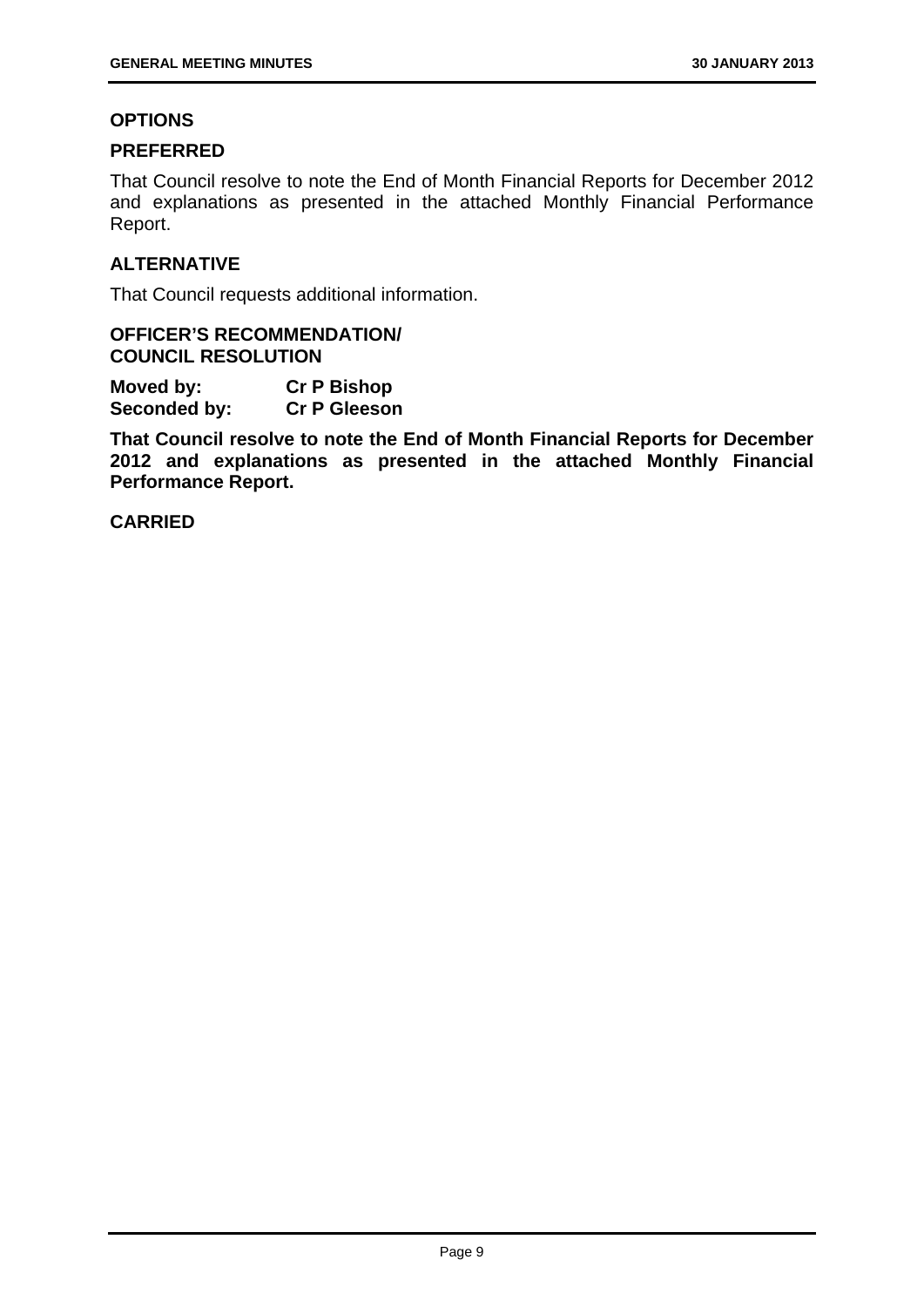|                             | <b>12.1.2 QUARTERLY PROJECTS REPORT DECEMBER 2012</b>                    |
|-----------------------------|--------------------------------------------------------------------------|
| <b>Dataworks Filename:</b>  | <b>FM Quarterly Projects Report</b>                                      |
| Attachment:                 | <b>Financial Quarterly Project Reports December</b><br>2012              |
| <b>Responsible Officer:</b> | <b>Gavin Holdway</b><br><b>Acting General Manager Corporate Services</b> |
| Author:                     | <b>Sandra Bridgeman</b><br><b>Financial Reporting Manager</b>            |

# **EXECUTIVE SUMMARY**

The attached financial report provides the December 2012 year-to-date operational and capital project expenditure for the individual projects of Council. Additionally, the report presents the original and revised full year budget and further provides a variance percentage between the year-to-date revised budget and actual expenditure for each project.

The revised budget presented in the attached report reflects the first quarter budget review adopted by Council in October 2012. The second quarter budget review is expected to further address any projects where material variances exist between budget and actuals following the results from the first six months of the financial year by further revising the project's budget or by re-phasing the expected timing of the expenditure.

# **PURPOSE**

This report presents year-to-date expenditure against revised budget for operational and capital projects across the groups of Council. Projects are listed by the lead agency group which reflects the group within Council that the project owner is part of. The report is designed to assist in the financial monitoring, delivery and timing of project commencement, progress and completion.

#### **BACKGROUND**

This report presents operational and capital project expenditure across individual groups of Council.

#### **ISSUES**

As detailed in the 'December 2012 Monthly Financial Reports', Council is currently under spent when compared to year-to-date budget for operational expenses and capital expenditure by \$3.7M and \$5.6M respectively. This report identifies by project where this operational and capital expenditure variance exists within projects, appreciating that not all operational and capital expenditure relates to projects.

# **RELATIONSHIP TO CORPORATE PLAN**

#### **8. Inclusive and ethical governance**

Deep engagement, quality leadership at all levels, transparent and accountable democratic processes and a spirit of partnership between the community and Council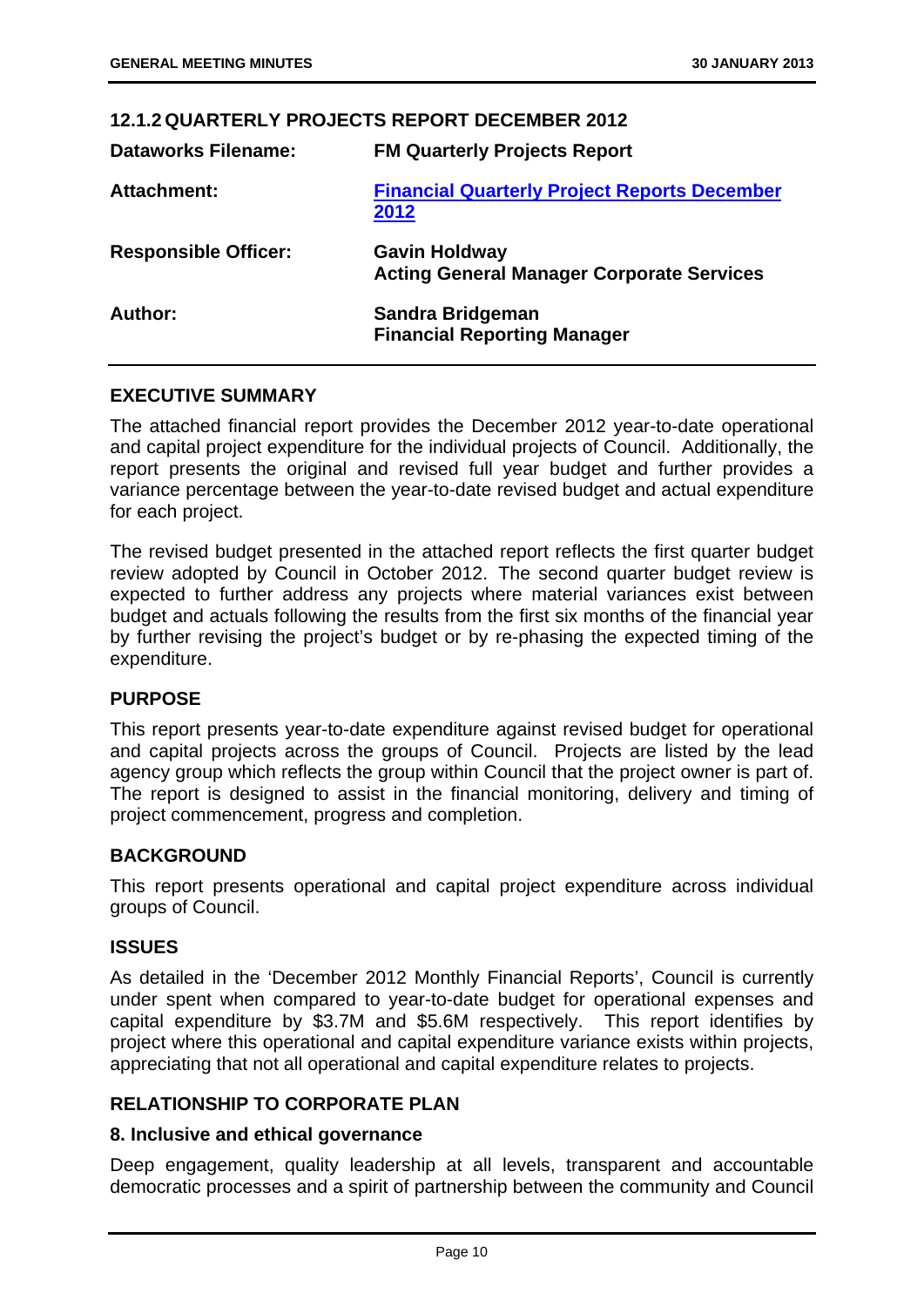will enrich residents' participation in local decision making to achieve the community's Redlands 2030 vision and goals

- 8.7 Ensure Council resource allocation is sustainable and delivers on Council and community priorities
- 8.8 Provide clear information to citizens about how rates, fees and charges are set and how Council intends to finance the delivery of the Community Plan and Corporate Plan

# **FINANCIAL IMPLICATIONS**

Please refer to the December 2012 Quarterly Projects Report.

# **PLANNING SCHEME IMPLICATIONS**

It is considered that the outcome of recommendations in this report will not require any amendments to the Redlands Planning Scheme.

# **CONSULTATION**

Consultation has taken place amongst Council departmental officers, Financial Services Group officers and the Executive Leadership Group.

# **OPTIONS**

# **PREFERRED**

That Council resolve to note the December 2012 Quarterly Projects Report.

# **ALTERNATIVE**

That Council requests additional information.

# **OFFICER'S RECOMMENDATION/ COUNCIL RESOLUTION**

**Moved by: Cr M Edwards Seconded by: Cr P Gleeson** 

**That Council resolve to note the December 2012 Quarterly Projects Report.**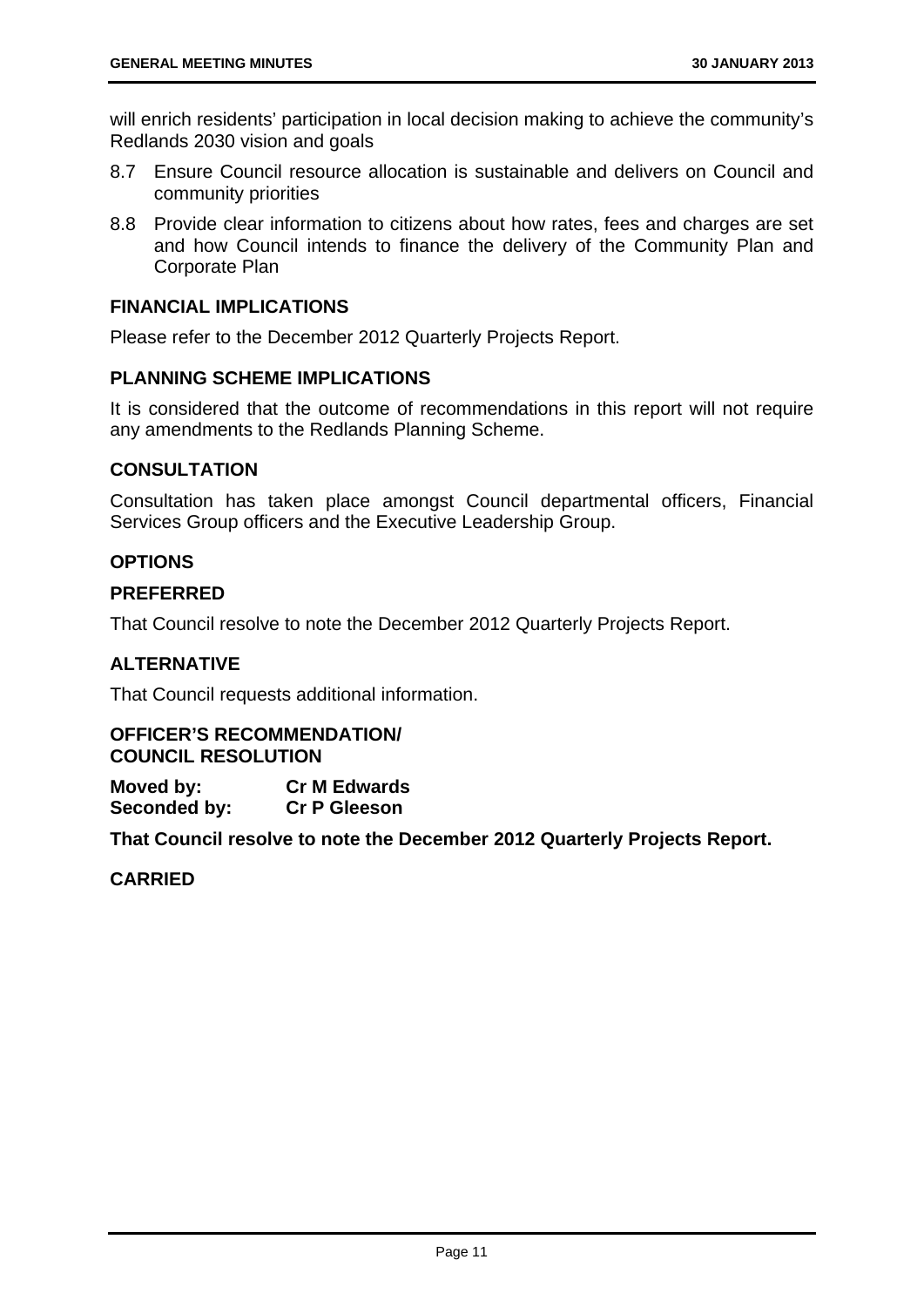#### **12.1.3 FLEET PROCUREMENT - UPDATE**

| <b>Dataworks Filename:</b>  | <b>FM Tendering - Fleet Services</b>                                     |
|-----------------------------|--------------------------------------------------------------------------|
| <b>Responsible Officer:</b> | <b>Gavin Holdway</b><br><b>Acting General Manager Corporate Services</b> |
| <b>Author:</b>              | <b>Jon Horsey</b><br><b>Service Manager Fleet Services</b>               |

# **PURPOSE**

The purpose of this report is to gain Council approval to procure approximately 30 utility vehicles totalling a capital outlay in the order of \$1.113m.

Usually the procurement of these vehicles would occur over a number of months during the financial year, however, due to the recent favourable outcome surrounding the internal lease versus buy review undertaken on Fleet Services, officers now require approval to procure a number of vehicles of a similar make and model within a short space of time.

The report outlines the rationale and transparency of the proposed procurement activity to avoid any concern over order splitting.

#### **BACKGROUND**

The replacement program has been delayed due to the recent (late 2012) embargo on purchasing whilst the internal fleet lease versus buy review was undertaken. Following the favourable outcome to have Fleet Services continue operations inhouse, Fleet Services are now requiring to procure replacement fleet in a more compressed timeframe in order to meet the replacement program for 2012/13.

The \$1.113m expenditure outlay is part of the originally approved budget for fleet in 2012/13 of \$5.487m. (as per page 42 of the 2012/13 Operational Plan and Budget)

# **ISSUES**

This year's fleet replacement program contains somewhere in the region of 30 Isuzu – D Max Utility vehicles. Operational requirements for these vehicles vary with cab platform and required accessories. The primary issues related to this procurement activity include;

- There is only 1 supplier on the current panel of providers for these particular type of vehicles. (Note – local supplier)
- Fleet Services proposing to request separate quotations and order breakdown by vehicle specification and accessory requirements.
- The supplier has also requested a similar process to avoid confusion and will provide quotes in a corresponding format.
- In turn, the supplier has also expressed a desire to receive orders as proposed in order to achieve an error free outcome in supply to Council.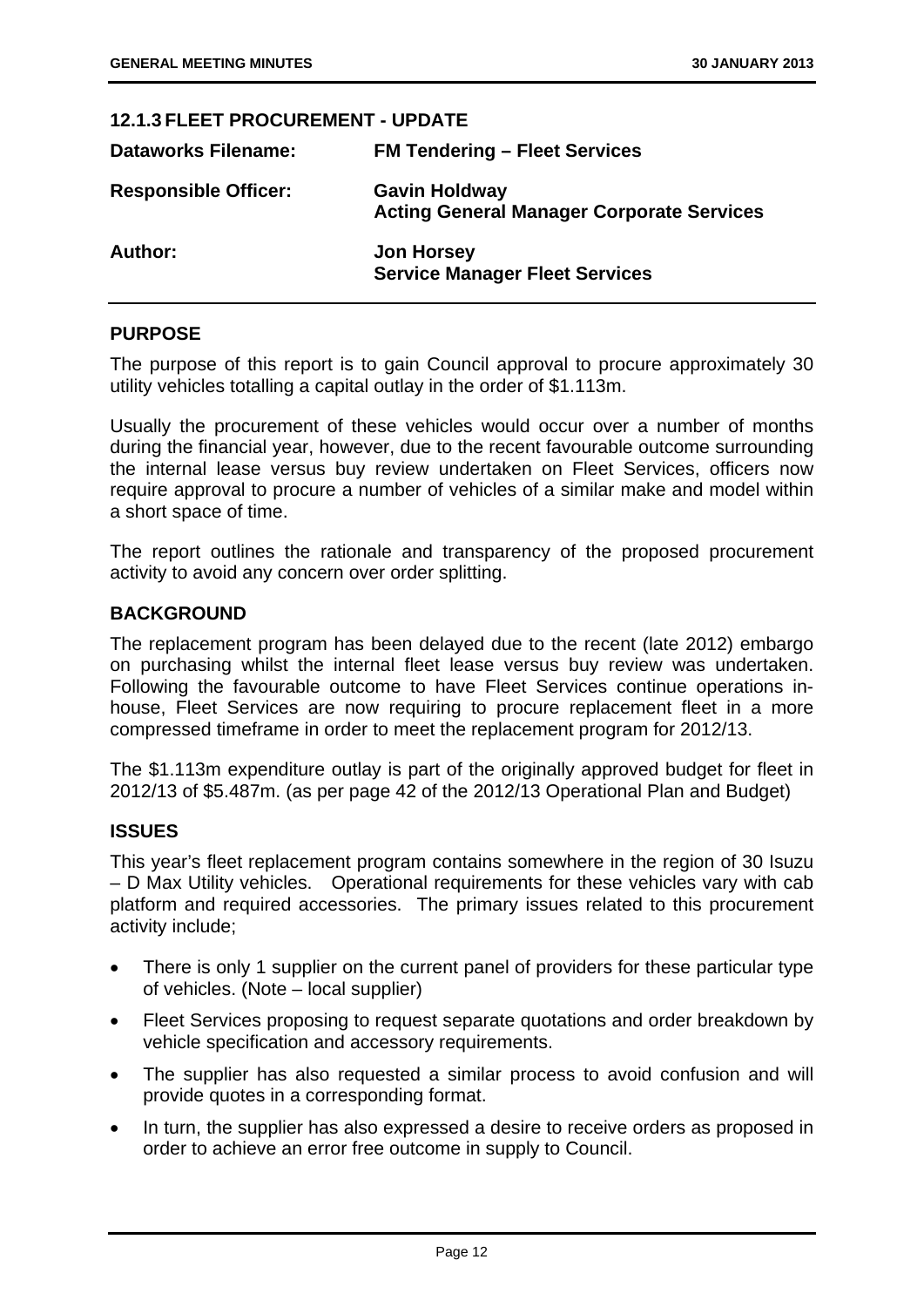| <b>Make &amp; Model</b> | <b>Body Type</b> | <b>Various Combinations(In</b><br>addition to standard<br>specification) | Qty            |
|-------------------------|------------------|--------------------------------------------------------------------------|----------------|
| Isuzu D Max 4x2         | Style side       | <b>Hard Tonneau</b>                                                      | 5              |
| Crew Cab                |                  | Hard Tonneau with Tow bar                                                |                |
|                         |                  | Soft Tonneau                                                             | 3              |
|                         |                  | Soft Tonneau with Tow bar                                                | $\overline{4}$ |
|                         |                  | Canopy                                                                   | $\overline{4}$ |
|                         |                  | Canopy with Tow bar                                                      | $\overline{2}$ |
| Isuzu D Max $4x2$       | l Cab Chassis    | No cover                                                                 | <b>TBC</b>     |
| Crew Cab                |                  | No cover with Tow bar                                                    |                |
|                         | (work tray)      | Soft Tonneau                                                             | <b>TBC</b>     |
|                         |                  | Soft Tonneau with Tow bar                                                | <b>TBC</b>     |
|                         |                  | Canopy                                                                   | $\overline{2}$ |
|                         |                  | Canopy with Tow bar                                                      | TBC            |

(The above table is the indicative mix of stakeholder requirements currently expected)

# **STRATEGIC IMPLICATIONS**

# **RISK MANAGEMENT & FINANCIAL CONSIDERATIONS**

Failure with the expediting of the above proposed procurement may result in further delays of availability and supply from the dealership's current stock. Current lead time projection advice suggests no arrival of additional appropriate stock into the country before the end of May-13. Thus, port clearance, fit out and pre-delivery is unlikely achievable before the end of the 2012/13 financial year.

# **CONSULTATION**

Consultation surrounding this paper has been undertaken between the General Manager Governance, Group Manager Internal Audit, Senior Internal Auditor, Service Manager Fleet Services and Acting General Manager Corporate Services. External consultation has occurred with the supplier and directly with Isuzu Australia in relation current stock availability and future inventory arrivals.

# **OPTIONS**

- 1. That Council approve the procurement of the related 30 utility vehicles via separate purchase orders as outlined in the above table.
- 2. That officers provide Council with further information and/or for officers to look into further options to expedite the related procurement requirements.

# **OFFICER'S RECOMMENDATION/ COUNCIL RESOLUTION**

**Moved by: Cr M Elliott Seconded by: Cr M Edwards** 

**That Council approve the procurement of the related 30 utility vehicles via separate purchase orders as outlined in the above table.**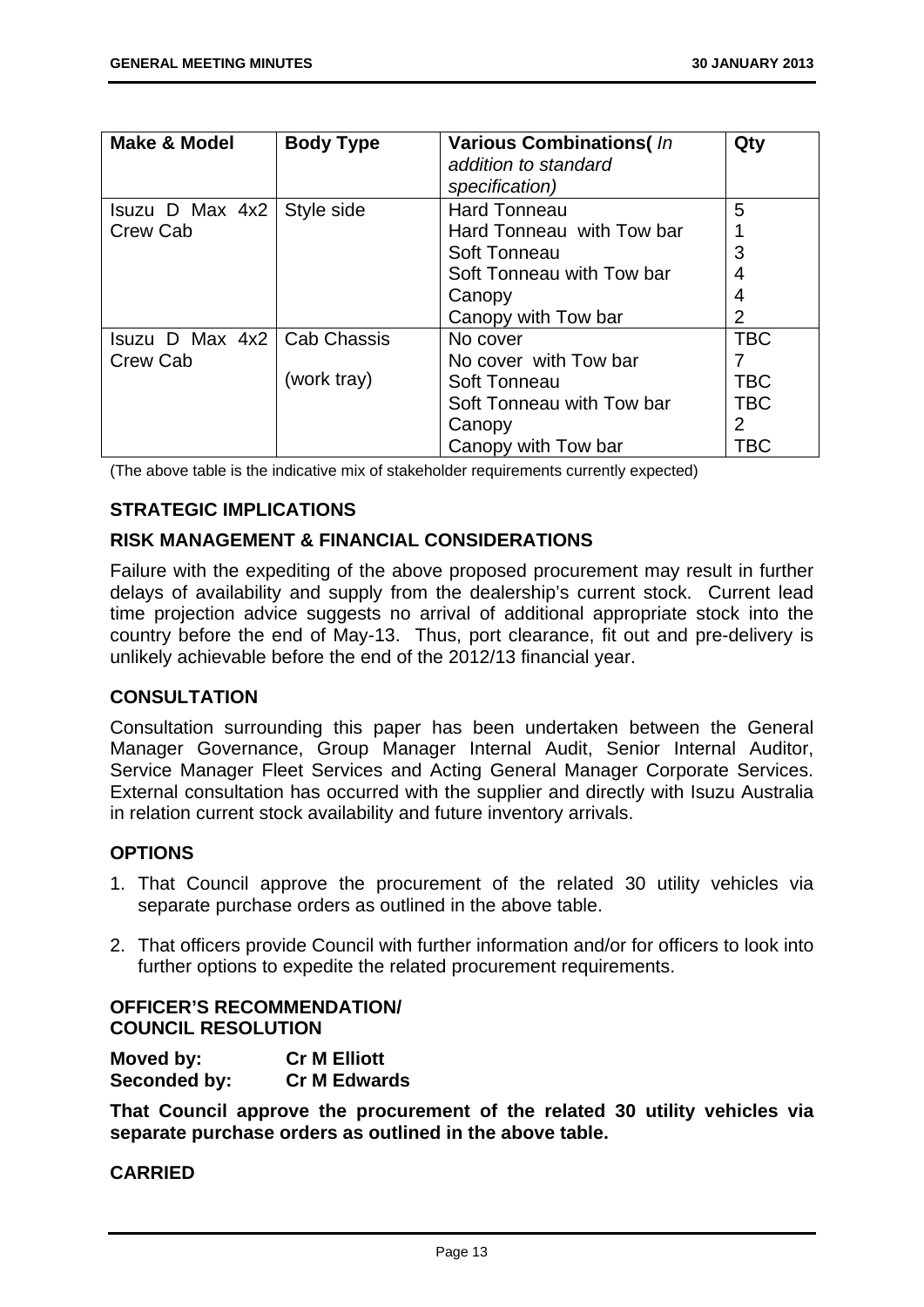**12.2 CITY SERVICES** 

| <b>12.2.1 VEGETATION MANAGEMENT</b>                                                      |
|------------------------------------------------------------------------------------------|
| LS Advice – Vegetation Management<br><b>EM Policy - EM Vegetation Enhancement Policy</b> |
| <b>Council Policy POL2609 - Vegetation</b><br><b>Enhancement</b>                         |
| Louise Rusan<br><b>General Manager City Services</b>                                     |
| <b>Lex Smith</b><br><b>Manager City Spaces</b>                                           |
|                                                                                          |

#### **EXECUTIVE SUMMARY**

This paper focuses on vegetation issues and management from a planning and operations perspective.

Council requested a review of vegetation management in consideration of public amenity, community expectations, relevant legislative frameworks as well as from an operational work practices perspective. This review took into consideration Council's 2010 - 2015 corporate plan objective of embracing the bay by improving access. Council is keen to see this corporate objective realised so that all residents can have better access to our foreshores.

The review took into consideration issues arising in the course of planning, development and operational activity. Complaints, feedback and requests from the community received either direct to Council officers or via Councillors were also considered. The main areas of focus for review were tree removals on Council and private land, street tree planting, view management, access to the foreshores and fire break management. These issues were considered by Council at a workshop on 30 October 2012 with recommendations made in relation to ongoing management and budget expenditure.

#### **PURPOSE**

The purpose of this report is to seek Council's endorsement of the recommendations from the Vegetation Management workshop held on 30 October 2012.

#### **BACKGROUND**

Vegetation management was one of the major issues raised during the last election and Officers were asked to review and workshop with Councillors the issues and potential solutions to address concerns.

The major issues of concern were identified as:

- 1. Tree removals on Council and private land, including tree pruning;
- 2. Street tree planting;
- 3. View management;
- 4. Access to foreshores; and
- 5. Fire breaks.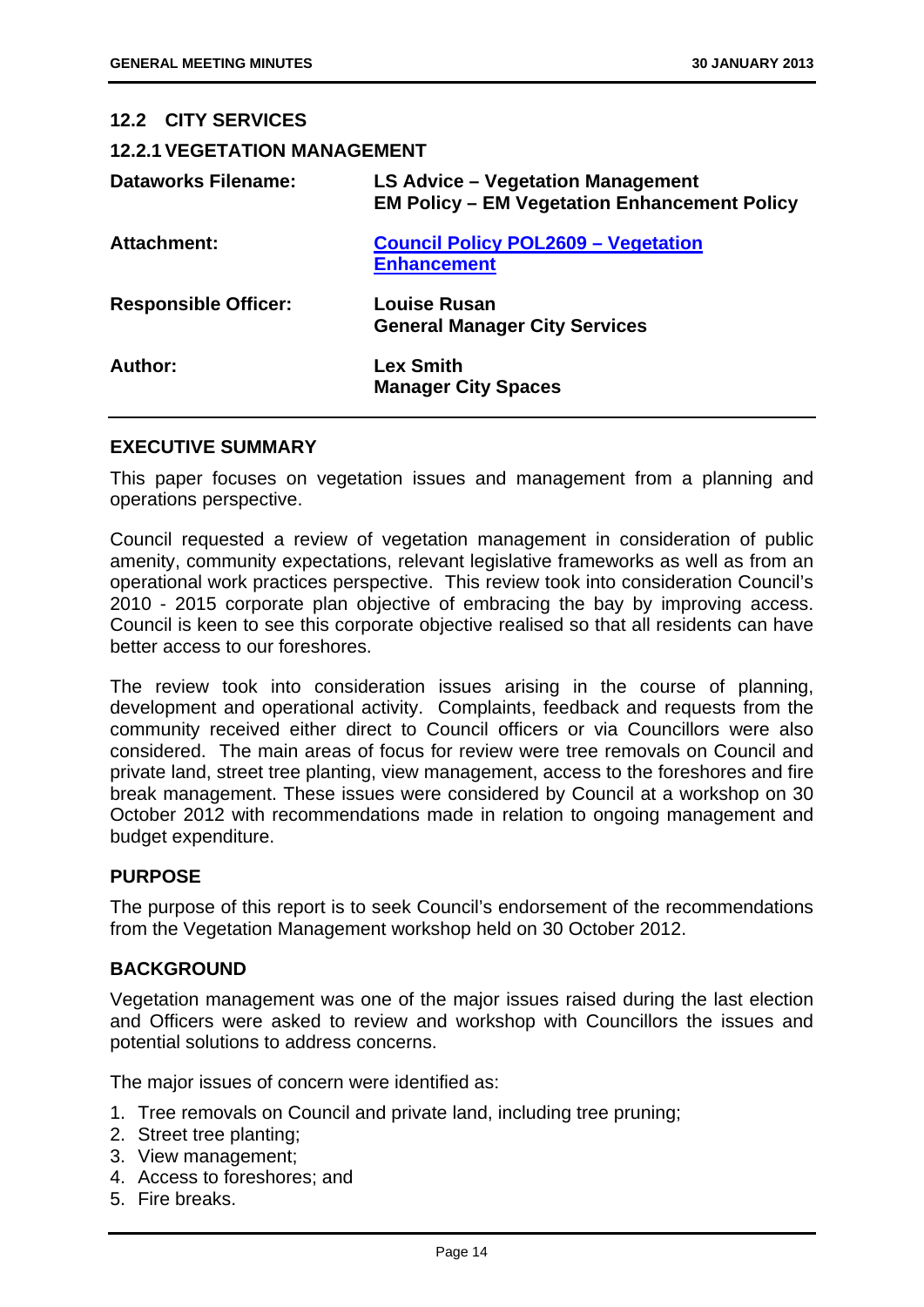The workshop focused on mostly operational matters but also dealt with issues relating to the Redlands Planning Scheme, other relevant legislation and Council's current policies and practices.

# **ISSUES**

The major issues raised by residents with Council officers and Councillors came under the major areas being tree removal and pruning, street tree planting, view management, access to foreshores and fire breaks. Council officers took a whole of business approach to this review involving officers from multiple Council Departments from planning through to delivery.

# **1. Tree Removal**

The criteria used for assessment of tree removal was discussed at the Vegetation Management Workshop. This can be a highly contentious issue with some residents wanting trees removed and others wanting them retained. Tree removal was reviewed in three (3) main categories:

- (a) Tree removal on Council land,
- (b) Tree removal on private land, and
- (c) Tree Pruning.

# **1(a) Tree Removal on Council Land**

Currently tree removal requests on Council land are assessed under the following criteria:

- The tree is dead.
- The tree is unhealthy and in decline.
- The tree has poor union structure or poor general structure.
- The tree is a recognised as a non declared weed species e.g. the Cadghi, Jacaranda, Cocus Palm and the Tipuana (not all weed species are removed upon request as these can still positively contribute to streetscapes).
- The tree is causing damage to infrastructure (again not all trees are approved for removal; this depends on the level of damage).
- The tree is causing access problems for motorists and or pedestrians.

Where removal is not approved, if deemed necessary by the assessing officer, works are undertaken to make the tree safe.

Most requests for tree removal relate to the larger variety of trees, Eucalyptus *spp* and Ficus *spp* etc and the most common requests from residents requesting tree removal are associated with:

- Leaf litter.
- **Termites**
- Minor damage to assets.
- Medical conditions e.g. allergies.
- Height of tree.
- Fear of tree falling during storm event.
- Perceived structural damage to properties due to subsidence from trees changing the soil moisture conditions.
- Shade interfering with the function of solar panels.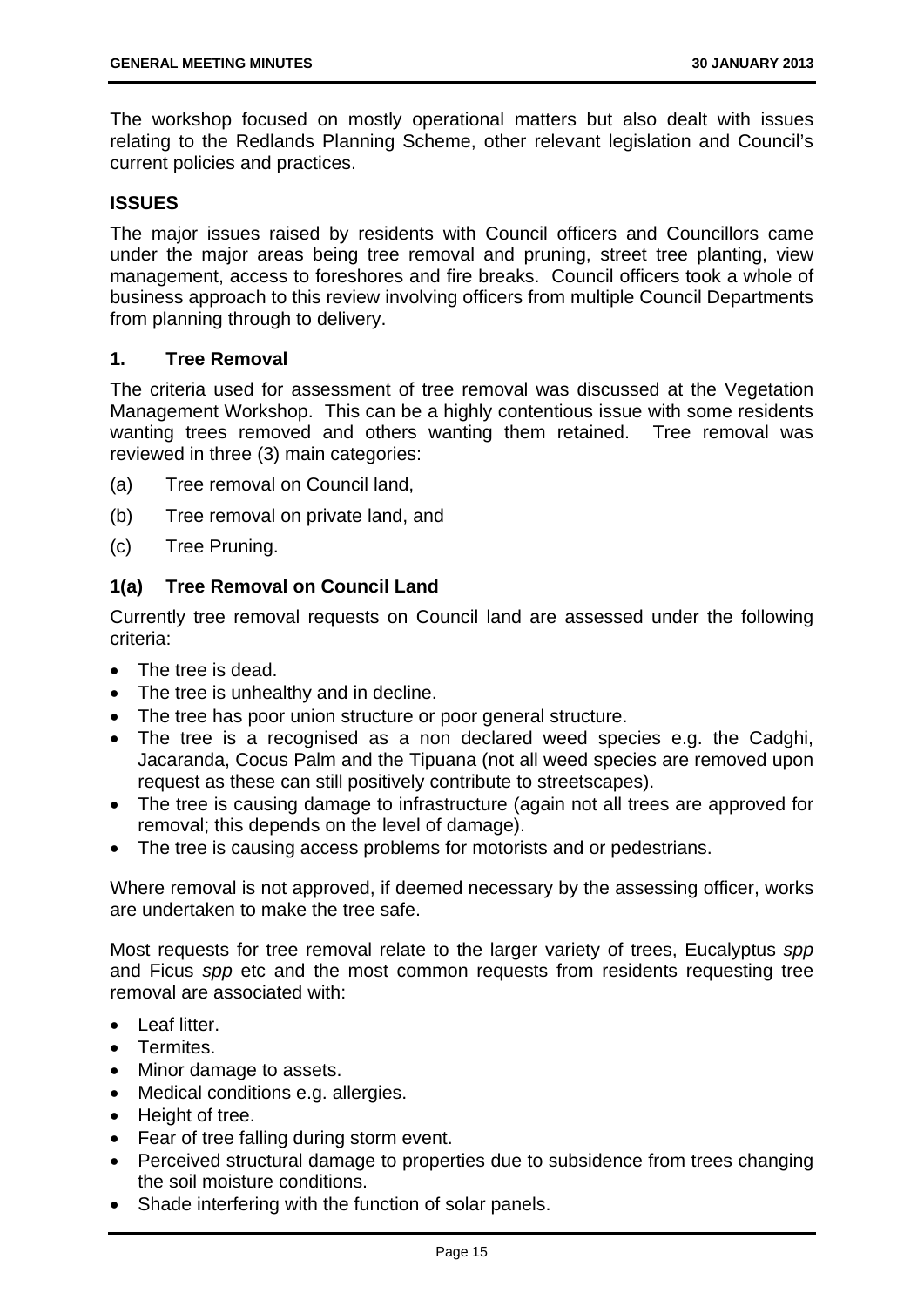- Personal preference of tree species.
- Recognised weed species, e.g. Camphor Laurel.

Some of the above issues relate to the types of trees planted, and it is recognised that a review of our street tree planting policy could help reduce these complaints.

It should be noted that the benefits of trees include amenity, wildlife habitat and the contribution to what makes Redlands unique and a desirable place to live.

In many instances, requests of this nature lack sufficient grounds to support tree removal, which causes frustration for residents and Councillors alike.

From the review of the issues encountered and the criteria used to assess tree removal requests, it was considered that actions taken to date have been appropriate.

Council did however also consider tree removal in light of improving access to the Bay and considered that tree removal requests should be assessed by Council officers in keeping with the view management program that has been on trial for the past two (2) years.

It is recommended that Council continues to assess tree removal requests as per the existing criteria and endorsed to support the continuation of the view management program. Each Tree removal request and those associated with the view management program will be assessed by officers on a case by case basis.

# **1(b) Tree Removal on Private Land**

Currently tree removal requests are assessed against the provisions of Local Law 6 (LL6) and any existing Development Approval. Consideration of the following matters must be undertaken to determine if a tree is protected:

- Is the tree significant as defined in LL6?
- Is the tree protected by a condition of development?
- Is the tree protected by a Vegetation Protection Order (VPO) or a Tree Protection Area (TPA)?
- Is the protection of the tree exempted under LL6?

Notwithstanding the protection that is afforded to vegetation through the above means, requests to remove actual or potentially hazardous trees will always be allowed where Council's Arborist has assessed the tree and agrees that the tree poses a threat to person or property.

Requests for tree removal solely on nuisance grounds because of leaf litter, shade, personal preference or because of a claimed link to individual medical conditions, are not generally approved except in extenuating circumstances.

Note that where koala habitat or food trees are removed, offset planting is required under the Koala SPRP. This offset planting can be undertaken at alternative sites.

As part of the Planning Scheme review, it is intended that vegetation protection and management be incorporated into the future Redland Planning Scheme (RPS) in accordance with the requirements of the *Sustainable Planning Act 2009* (SPA).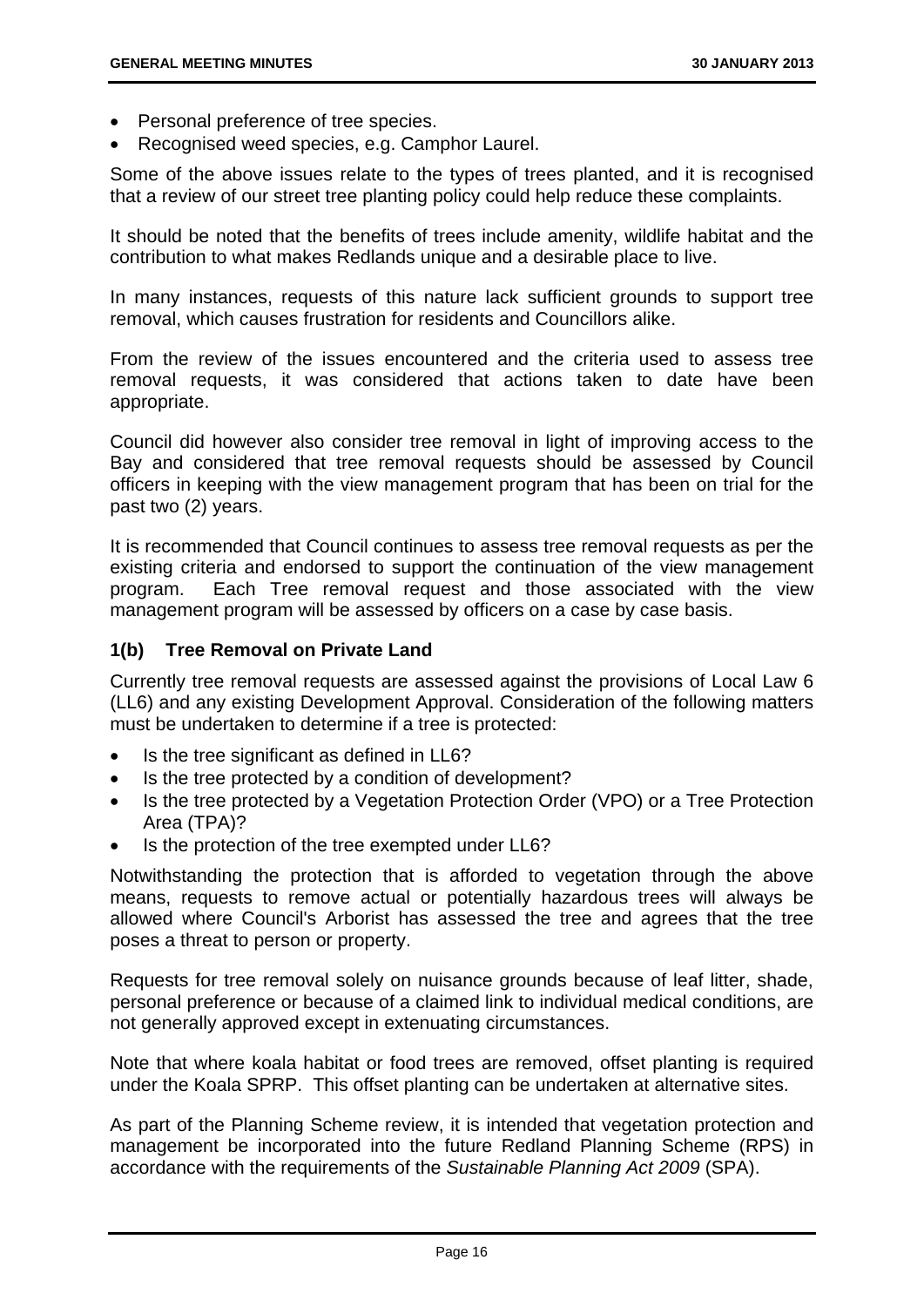**It is recommended that:** 

- **Local Law 6 to continue to regulate vegetation management on private land until the commencement of the new planning scheme.**
- **An Implementation Guideline and fact sheet is provided to Council by the Environmental Planning and Development Department, to be enacted concurrently with Local Law 6 until the Redland Planning Scheme (RPS) amendments are adopted by State Government.**
- **Council endorses Operational Works exemptions for removal of vegetation on established individual urban residential properties.**

# **1(c) Tree Pruning**

The majority of tree requests received from residents are for pruning and most of these are approved. Requests include:

- Pruning for visibility when leaving or entering properties.
- Pruning for overhanging limbs from Council trees into private residences.
- General pruning for aesthetics.
- Pruning for structural soundness and general health of trees.
- Pruning to allow sunlight into properties for shaded clothes lines, vegetable gardens and lawns.

Council pruning maintenance programs include:

- Pruning street trees along major road corridors for the correct standard of height for street trees
- Pruning street and park trees along bike and pedestrian pathways for the correct standard of height for public safety
- Pruning of parks trees in regional parks for public safety
- Pruning of trees in streetscapes for amenity and safety reasons
- Regular pruning for public safety.

Where tree removal requests are not approved, pruning works are often undertaken instead if deemed necessary by the assessing officer.

#### **It is suggested this process is working well and should continue.**

# **2. Street Tree Planting**

Council plants approximately 1800 street trees per annum. Planting is initiated by:

- Customer and Councillor Requests and Council officers.
- Developer contributions from approved subdivisions.
- Vegetation Enhancement Policy requirements.

#### **It is recommended that:**

 **The species lists in Schedules 9 (Street Trees) and Schedule 10 (Vegetation Species) of the RPS and the provisions of Council's Vegetation Enhancement Strategy be revised to ensure appropriate species selection for street trees in urban areas.**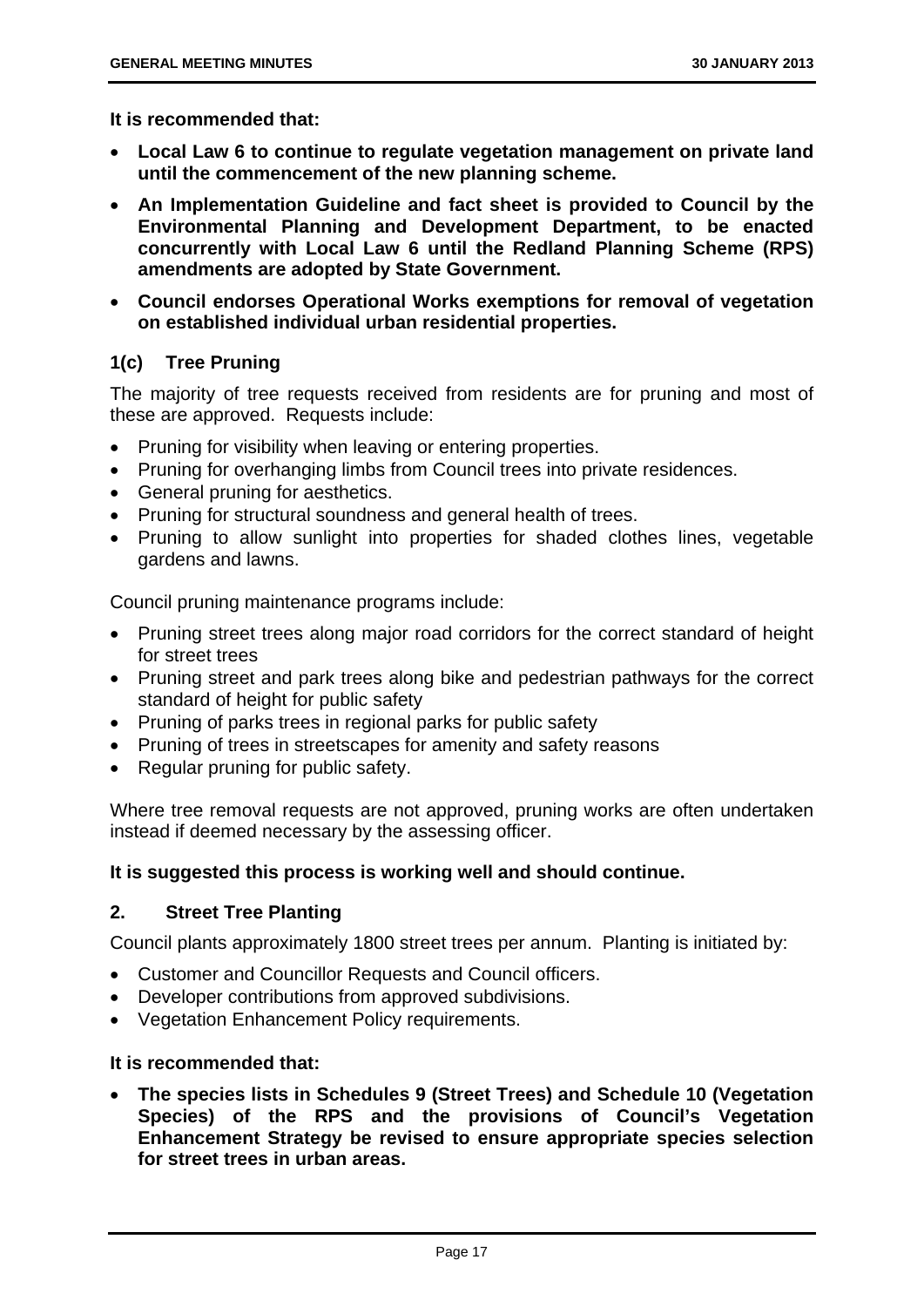- **The provisions in the RPS relating to street tree planting and Council Procedure PR-2609-001-001 Street Tree Plantings be revised to address issues identified related to:** 
	- o **road verge/footpath width requirements for street tree planting;**
	- o **potential conflict with services, structures and driveways; and**
	- o **design specifications for new developments involving the construction of new roads.**

#### **3. View Management Program (Trial Program)**

Council's Parks and Conservation Unit has been trialling a view management program for the last two years. The program involves proactive vegetation pruning and thinning to achieve windows of bay views for residents who have view encroachment issues. Currently there are 42 sites on the program.

Generally issues arise in the following scenarios:

- Residents buy a house near the foreshore where existing mature vegetation blocks views or existing vegetation grows into these views.
- Residents buy a home in a new estate. The developer is required by Council to undertake revegetation works along the foreshore in accordance with State legislation, Council policies and/or the RPS. Over time vegetation grows and blocks original views.
- Past Councils have revegetated foreshore areas.

**It is recommended that:** 

- **Council endorse and allocate budget for continuation of view management trial.**
- **Officers investigate further options for residents to assist in maintaining views under Council direction.**
- **Alternative approaches to vegetation planting associated with development be considered during the current review of the RPS to minimise future view management conflicts.**

#### **4. Access to Foreshores**

This is an emerging issue particularly in the Redland Bay foreshore area. Residents are requesting that Council clear and mow what is perceived as overgrown vegetation on the foreshores to allow access.

This is a complex matter that requires a case by case assessment, including consideration of the following issues:

- Whether the vegetation is protected under the Vegetation Management Act.
- The provisions of the Coastal Management Act.
- RPS provisions relating to the site including zones and overlays.
- The functions of the site (e.g. drainage).
- The requirements of the conditions of any related development approval in respect of re-vegetation to achieve planning scheme outcomes.
- The ability of machinery to access possible wet and boggy foreshore areas.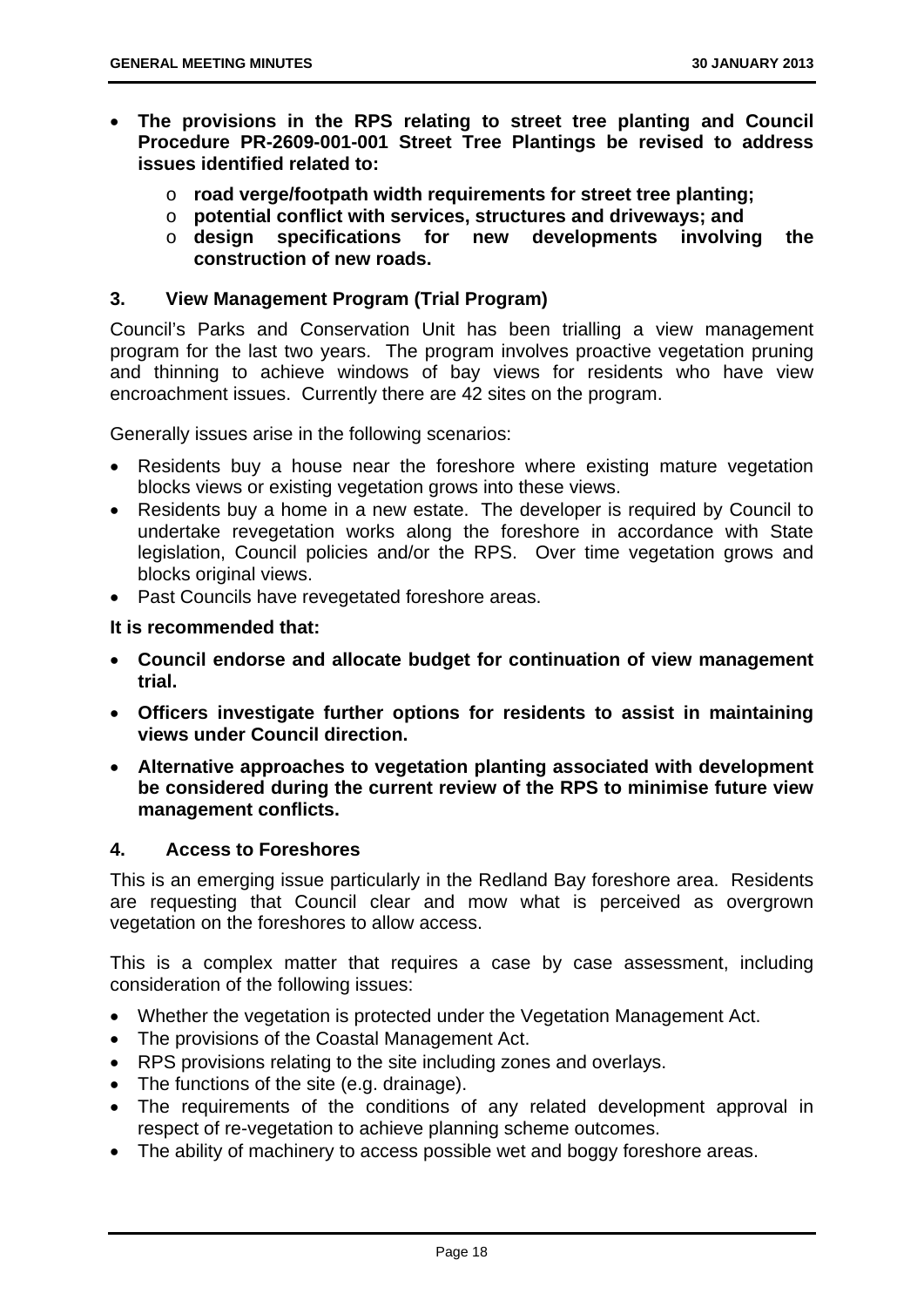**It is suggested that:** 

 **Where possible and as resources permit, Council should endeavour to improve public access to foreshores.** 

#### **5. Fire Breaks**

#### **Urban Parks and Re-vegetation**

Design and use of Council parks is determined by RPS and Council policy provisions which identify what areas are required to be retained for conservation purposes.

# **Fire Breaks**

Fire breaks are provided to reduce the fuel loading adjacent to properties and to provide access for wildfire response or planned burn operations. The fuel reduction areas vary from 3m to 15m. Fire breaks are slashed 8 times a year on the islands and on the mainland.

#### **It is recommended that:**

- **Current mowing and maintenance schedules be maintained, and**
- **Council assess firebreaks on a case-by-case scenario.**

# **RELATIONSHIP TO CORPORATE PLAN**

# **1. Healthy natural environment**

A diverse and healthy natural environment, with an abundance of native flora and fauna and rich ecosystems will thrive through our awareness, commitment and action in caring for the environment.

1.1 Increase biodiversity by taking informed action to protect, enhance and manage our local ecosystems.

# **3. Embracing the bay**

The benefits of the unique ecosystems, visual beauty, spiritual nourishment and coastal lifestyle provided by the islands, beaches, foreshores and water catchments of Moreton Bay will be valued, protected and celebrated.

3.4 Promote enjoyment of the bay by improving access for environmentally sensitive recreation activities, education, economic opportunities and ecotourism.

#### **FINANCIAL IMPLICATIONS**

The workshop of 30 October 2012 recommended that budget be allocated at the 2<sup>nd</sup> Quarterly Review of the 12/13 budget.

Any suitable proposals arising from recommendations listed will be referred to Council for consideration as part of the 2013/14 budget deliberations.

# **PLANNING SCHEME IMPLICATIONS**

The Environment Planning and Development Group was consulted and relevant recommendations once endorsed, will be incorporated into the current review of the Redlands Planning Scheme.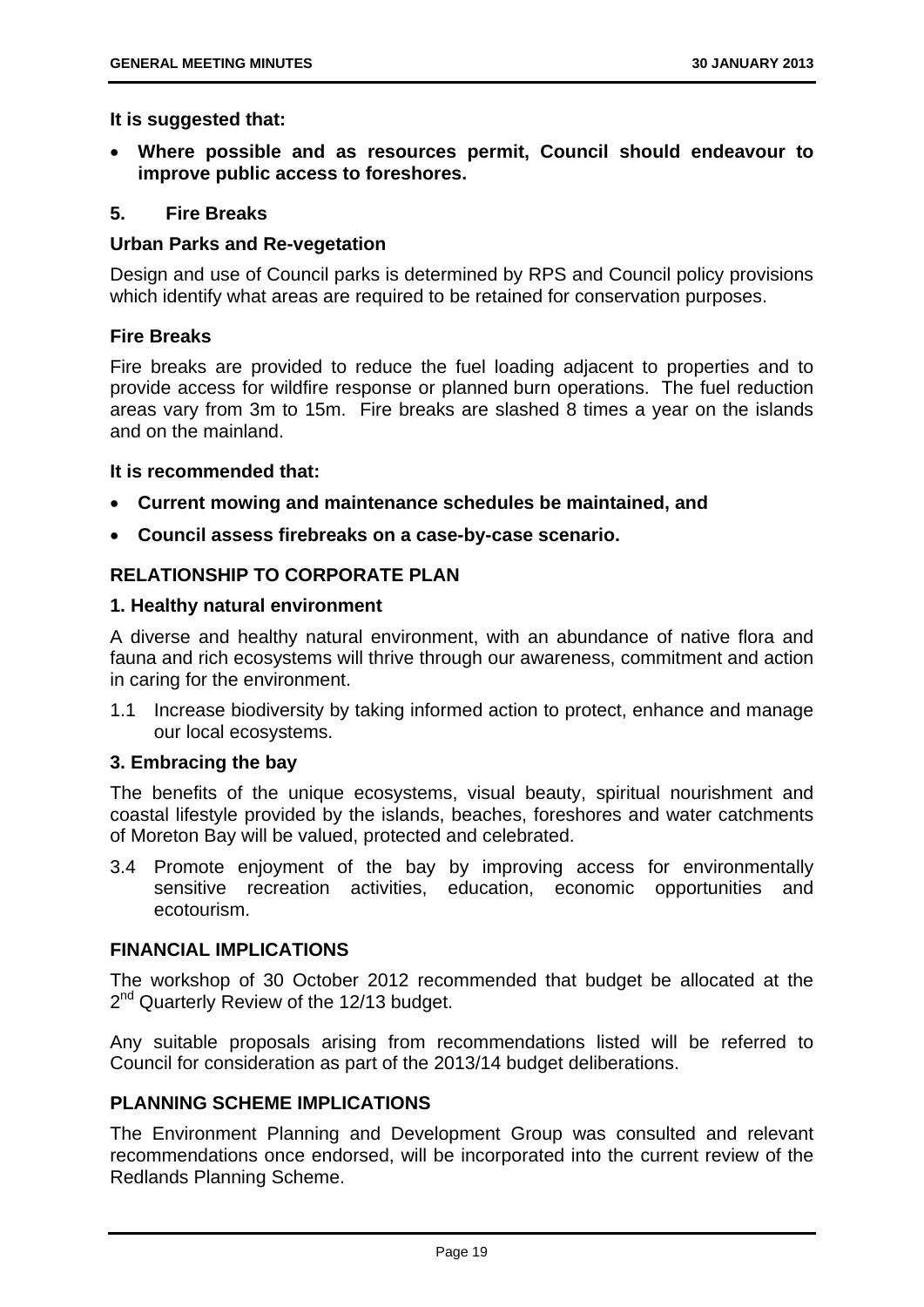# **CONSULTATION**

General Manager City Services, General Manager Environment Planning and Development and Group Manager City Planning and Environment, Service Manager Design and Development.

# **OPTIONS**

# **PREFERRED**

That Council resolve to:

- 1. Endorse that Council continue to assess the tree removal requests as per the existing criteria. Additionally, tree removal requests associated with the view management program will be assessed by officers on a case by case basis.
- 2. Endorse that Local Law 6 continue to regulate vegetation management on private land until the commencement of the new planning scheme. Council will develop an Implementation Guideline and fact sheet to be enacted concurrently with Local Law 6 until the Redland Planning Scheme (RPS) amendments are adopted by State Government.
- 3. Endorse Operational Works Exemptions for removal of vegetation on established individual urban residential properties.
- 4. Endorse tree pruning processes to continue as currently performed.
- 5. Endorse the species lists in Schedules 9 (Street Trees) and Schedule 10 (Vegetation Species) of the RPS and the provisions of Council's Vegetation Enhancement Strategy be revised to ensure appropriate species selection for street trees in urban areas.
- 6. Endorse that provisions in the RPS relating to street tree planting and Council Procedure PR-2609-001-001 Street Tree Plantings be revised to address issues identified related to:
	- road verge/footpath width requirements for street tree planting;
	- potential conflict with services, structures and driveways; and
	- design specifications for new developments involving the construction of new roads.
- 7. Endorse and allocate budget for continuation of the View Management program.
- 8. Endorse that where possible and as resources permit, Council should endeavour to improve public access to foreshores.
- 9. Endorse alternative approaches to vegetation planting associated with developments be considered during the current review of the RPS to minimise future view management conflicts.
- 10. Endorse that the clearing of Council controlled firebreaks should be assessed in accordance with Queensland Fire and Rescue Services standards and that any additional maintenance be assessed on a case-by-case basis.

# **ALTERNATIVE**

Return to workshop for further discussion on vegetation management.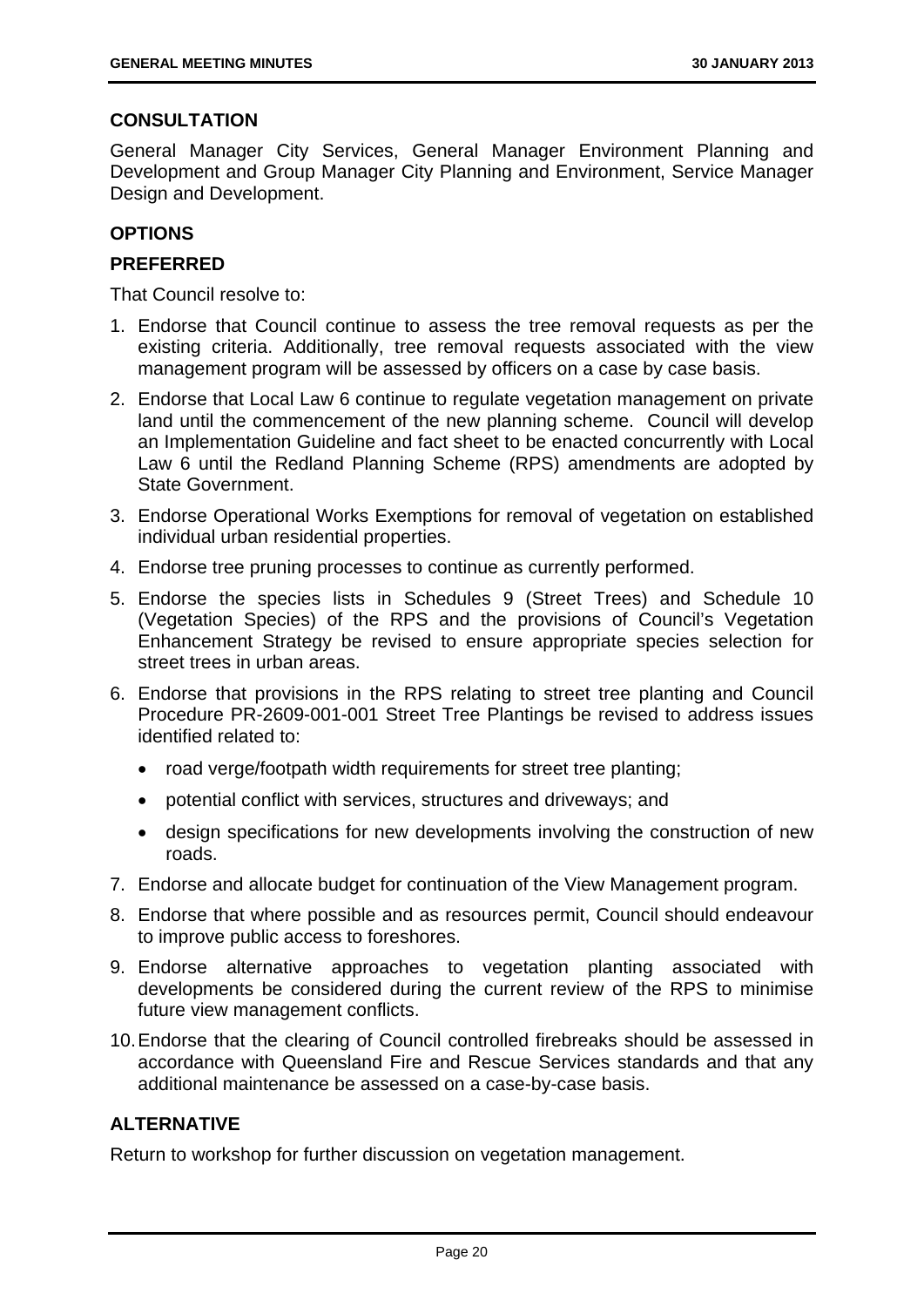# **OFFICER'S RECOMMENDATION**

That Council resolve to:

- 1. Endorse that Council continue to assess the tree removal requests as per the existing criteria. Additionally, tree removal requests associated with the view management program will be assessed by officers on a case by case basis.
- 2. Endorse that Local Law 6 continue to regulate vegetation management on private land until the commencement of the new planning scheme. Council will develop an Implementation Guideline and fact sheet to be enacted concurrently with Local Law 6 until the Redland Planning Scheme (RPS) amendments are adopted by State Government.
- 3. Endorse Operational Works Exemptions for removal of vegetation on established individual urban residential properties.
- 4. Endorse tree pruning processes to continue as currently performed.
- 5. Endorse the species lists in Schedules 9 (Street Trees) and Schedule 10 (Vegetation Species) of the RPS and the provisions of Council's Vegetation Enhancement Strategy be revised to ensure appropriate species selection for street trees in urban areas.
- 6. Endorse that provisions in the RPS relating to street tree planting and Council Procedure PR-2609-001-001 Street Tree Plantings be revised to address issues identified related to:
	- road verge/footpath width requirements for street tree planting;
	- potential conflict with services, structures and driveways; and
	- design specifications for new developments involving the construction of new roads.
- 7. Endorse and allocate budget for continuation of the View Management program.
- 8. Endorse that where possible and as resources permit, Council should endeavour to improve public access to foreshores.
- 9. Endorse alternative approaches to vegetation planting associated with developments be considered during the current review of the RPS to minimise future view management conflicts.
- 10. Endorse that the clearing of Council controlled firebreaks should be assessed in accordance with Queensland Fire and Rescue Services standards and that any additional maintenance be assessed on a case-by-case basis.

# **COUNCIL RESOLUTION**

| Moved by:    | <b>Cr M Edwards</b> |
|--------------|---------------------|
| Seconded by: | <b>Cr J Talty</b>   |

**That this item be deferred to the General Meeting scheduled for Wednesday, 27 February 2013.**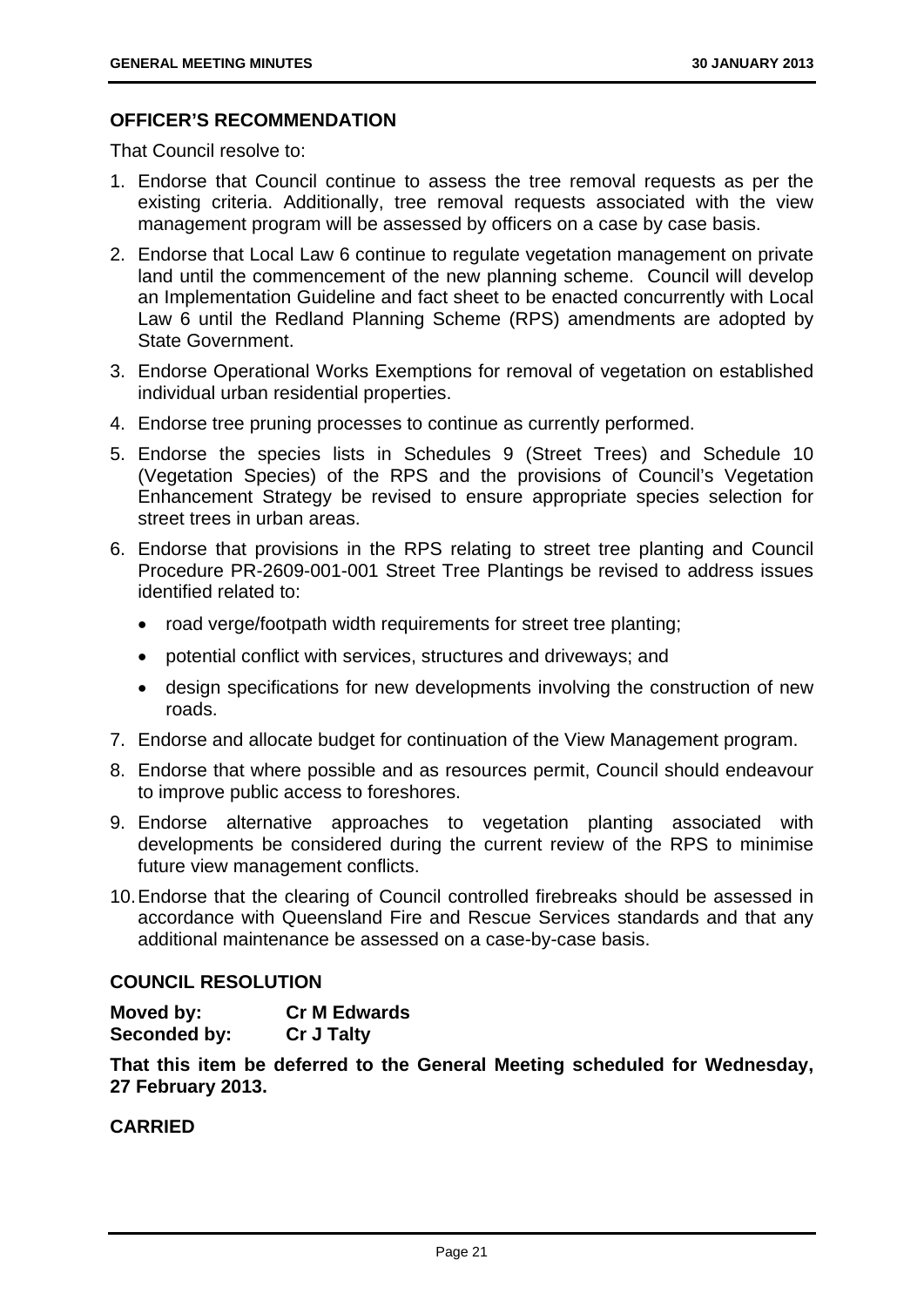# **13 CLOSED SESSION**

- **13.1 GOVERNANCE**
- **13.1.1 SPONSORSHIP APPLICATION 2013 STRADDIE SALUTE MULTISPORT FESTIVAL**

| <b>Dataworks Filename:</b>  | <b>CR-Sponsorship - Outgoing</b>                            |
|-----------------------------|-------------------------------------------------------------|
| <b>Responsible Officer:</b> | <b>Nick Clarke</b><br><b>General Manager Governance</b>     |
| Author:                     | <b>Tracey Walker</b><br><b>Group Manager Communications</b> |

# **EXECUTIVE SUMMARY**

A confidential report from General Manager Governance was presented to Council for consideration.

# **COUNCIL RESOLUTION**

**Moved by: Cr M Elliott Seconded by: Cr P Bishop** 

**That Council resolve to:** 

- **1. Accept the assessment panel's Option 1; and**
- **2. That this report remains confidential pending advice to the applicant.**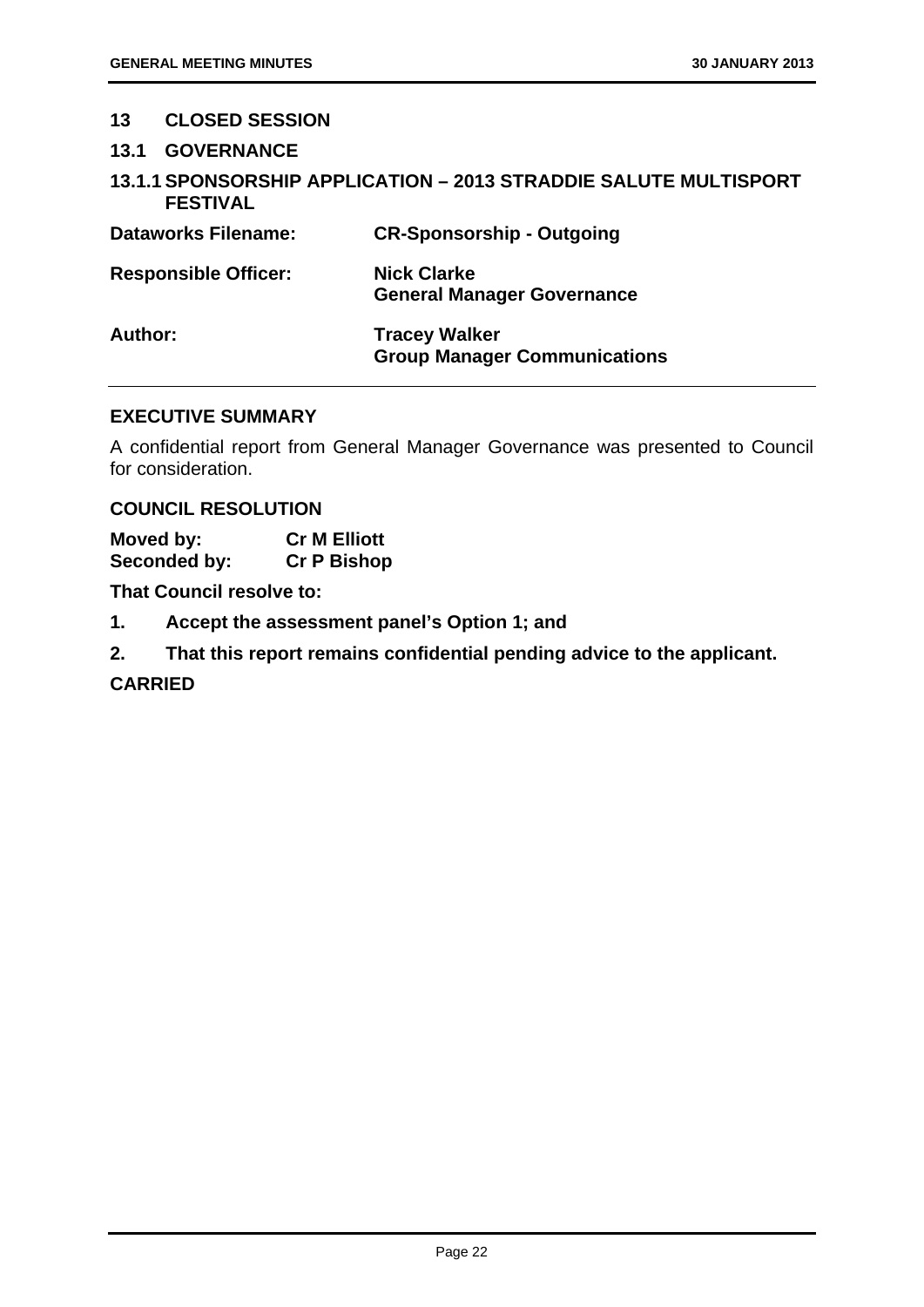# **13.2 CITY SERVICES**

|                         | <b>13.2.1 REQUEST FOR COUNCIL TO AWARD A CONTRACT FOR GRASS</b> |
|-------------------------|-----------------------------------------------------------------|
| <b>CUTTING SERVICES</b> |                                                                 |

| <b>Dataworks Filename:</b>  | <b>FM Tendering - Supply Services</b>           |
|-----------------------------|-------------------------------------------------|
| <b>Responsible Officer:</b> | <b>Lex Smith</b><br><b>Manager City Spaces</b>  |
| Author:                     | Laurence Blacka<br><b>Turf Services Officer</b> |

# **EXECUTIVE SUMMARY**

A confidential report from Manager City Spaces was presented to Council for consideration.

# **COUNCIL RESOLUTION**

| Moved by:    | <b>Cr M Elliott</b> |
|--------------|---------------------|
| Seconded by: | <b>Cr A Beard</b>   |

**That Council resolve as follows:** 

- **1. To award the contract for Grass Cutting Services for schedules 1-7, 11 and 12 for a period of two (2) years with the option to extend for a further three (3) one (1) year options under the terms and conditions provided during the tender process;**
- **2. To delegate authority to the Chief Executive Officer under Section 257(1)(b) of the** *Local Government Act 2009* **to:** 
	- **a. To make, vary and discharge the contract in accordance with the agreed contract terms for any changes;**
	- **b. Sign all relevant documentation; and**
- **3. That this report remains confidential.**

**CARRIED** (unanimously)